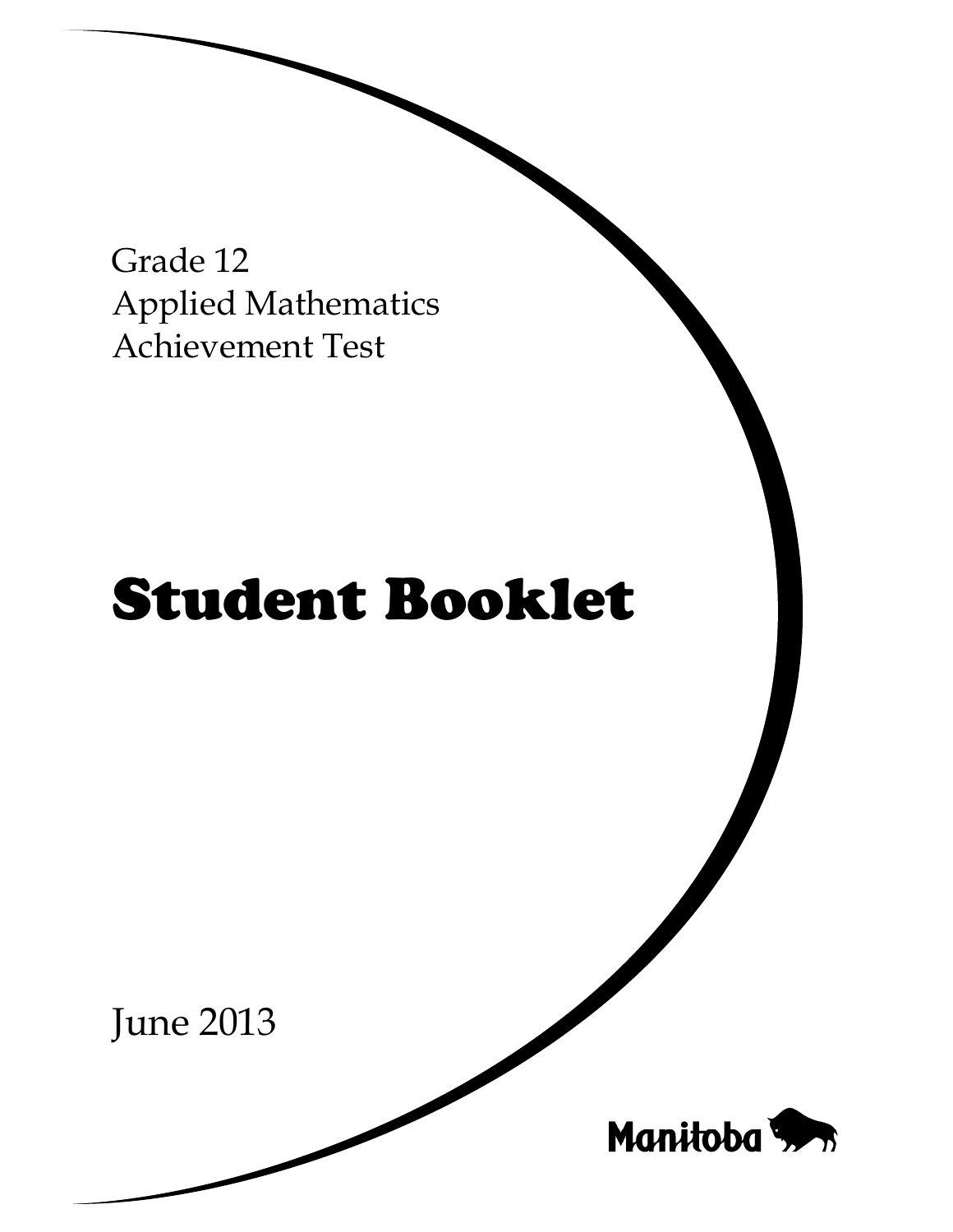Manitoba Education Cataloguing in Publication Data

Grade 12 applied mathematics achievement test. Student booklet. June 2013 [electronic resource]

ISBN: 978-0-7711-5420-1

1. Educational tests and measurements—Manitoba.

2. Mathematical ability—Testing.

3. Mathematics—Examinations, questions, etc.

4. Mathematics—Study and teaching (Secondary)—Manitoba.

I. Manitoba. Manitoba Education.

510.76

Manitoba Education School Programs Division Winnipeg, Manitoba, Canada

Permission is hereby given to reproduce this document for non-profit educational purposes provided the source is cited.

After the administration of this test, print copies of this resource will be available for purchase from the Manitoba Text Book Bureau. Order online at <www.mtbb.mb.ca>.

This resource will also be available on the Manitoba Education website at <www.edu.gov.mb.ca/k12/assess/archives/index.html>.

Websites are subject to change without notice.

*Disponible en français.* 

Available in alternate formats upon request.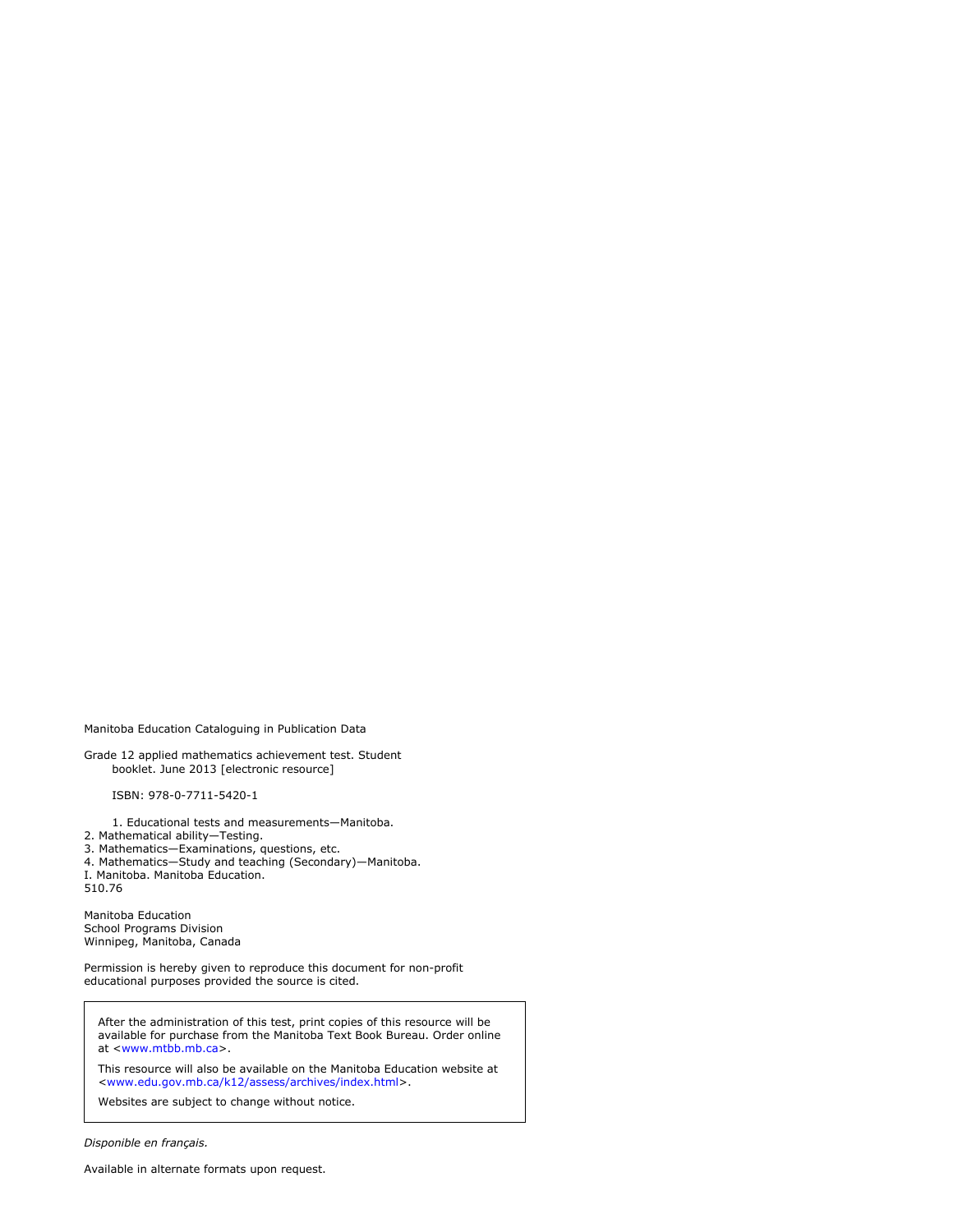# **GRADE 12 APPLIED MATHEMATICS ACHIEVEMENT TEST**

#### **DESCRIPTION:**

#### **Total Possible Marks: 60 Time: 3 hours**

| Unit         | <b>Description</b>             | <b>Marks</b> |
|--------------|--------------------------------|--------------|
| $\mathsf{A}$ | <b>Relations and Functions</b> | 16           |
| B            | Probability                    | 14           |
| C            | <b>Financial Mathematics</b>   | 15           |
| D            | Design and Measurement         | 8            |
| E            | <b>Logical Reasoning</b>       |              |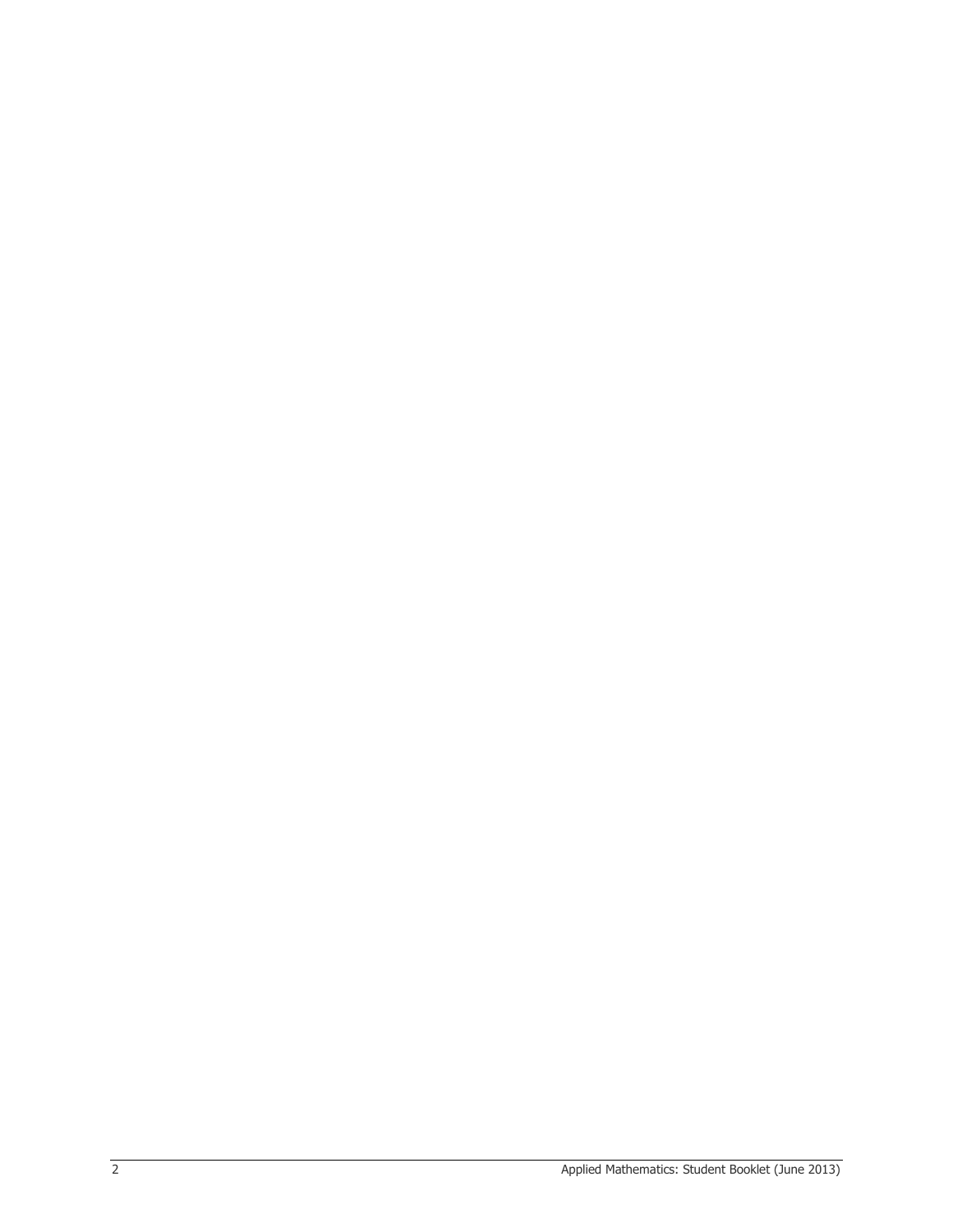# **Formula Sheet: Applied Mathematics**

| <b>Relations and Functions</b>                            | <b>Financial Mathematics</b>                                                                                                                                                                                                                     |
|-----------------------------------------------------------|--------------------------------------------------------------------------------------------------------------------------------------------------------------------------------------------------------------------------------------------------|
| $v = ax^2 + bx + c$                                       | $I = Prt$                                                                                                                                                                                                                                        |
| $v = ax^3 + bx^2 + cx + d$                                | $A = P\left(1 + \frac{r}{n}\right)^m$                                                                                                                                                                                                            |
| $y = ab^x$                                                |                                                                                                                                                                                                                                                  |
| $y = a + b \ln(x)$                                        | Debt to equity $=$ $\frac{(Total liabilities - Mortgage)}{Net worth} \times 100$                                                                                                                                                                 |
| $y = a \sin(bx + c) + d$                                  | Gross debt $\frac{\left(\begin{array}{cc}\text{Monthly} & \text{Monthly} & \text{Monthly} \\ \text{mortgage} + \text{property} + \text{heating} \\ \text{service} & \text{Gross monthly income}\end{array}\right)}{\text{Gross monthly income}}$ |
| $y = a\cos(bx + c) + d$                                   | $\times$ 100<br>ratio                                                                                                                                                                                                                            |
| Period = $\frac{2\pi}{b}$ or $\frac{1}{\text{Frequency}}$ | Average $\frac{\text{Current value}}{\text{of portfolio}} = \frac{\text{Previous value}}{\text{Previous value of portfolio}}$<br>$\frac{7}{2} \times 100$                                                                                        |
|                                                           | return                                                                                                                                                                                                                                           |
| <b>Probability</b>                                        | <b>Design and Measurement</b>                                                                                                                                                                                                                    |
| $P(A \text{ or } B) = P(A) + P(B) - P(A \text{ and } B)$  | Prism: Surface area = $Ph + 2B$                                                                                                                                                                                                                  |
| $P(A \text{ and } B) = P(A) \times P(B)$                  | Volume = $Bh$                                                                                                                                                                                                                                    |
|                                                           | Pyramid: Surface area = $B + \frac{Pl}{2}$ ( <i>l</i> = slant height)                                                                                                                                                                            |
| $_{n}P_{r} = \frac{n!}{(n-r)!}$                           | Volume = $\frac{Bh}{2}$                                                                                                                                                                                                                          |
| $_{n}C_{r} = \frac{n!}{r!(n-r)!}$                         | Sphere: Surface area = $4\pi r^2$                                                                                                                                                                                                                |
|                                                           | Volume = $\frac{4}{3}\pi r^3$                                                                                                                                                                                                                    |
|                                                           | Cylinder: Surface area = $2\pi rh + 2\pi r^2$                                                                                                                                                                                                    |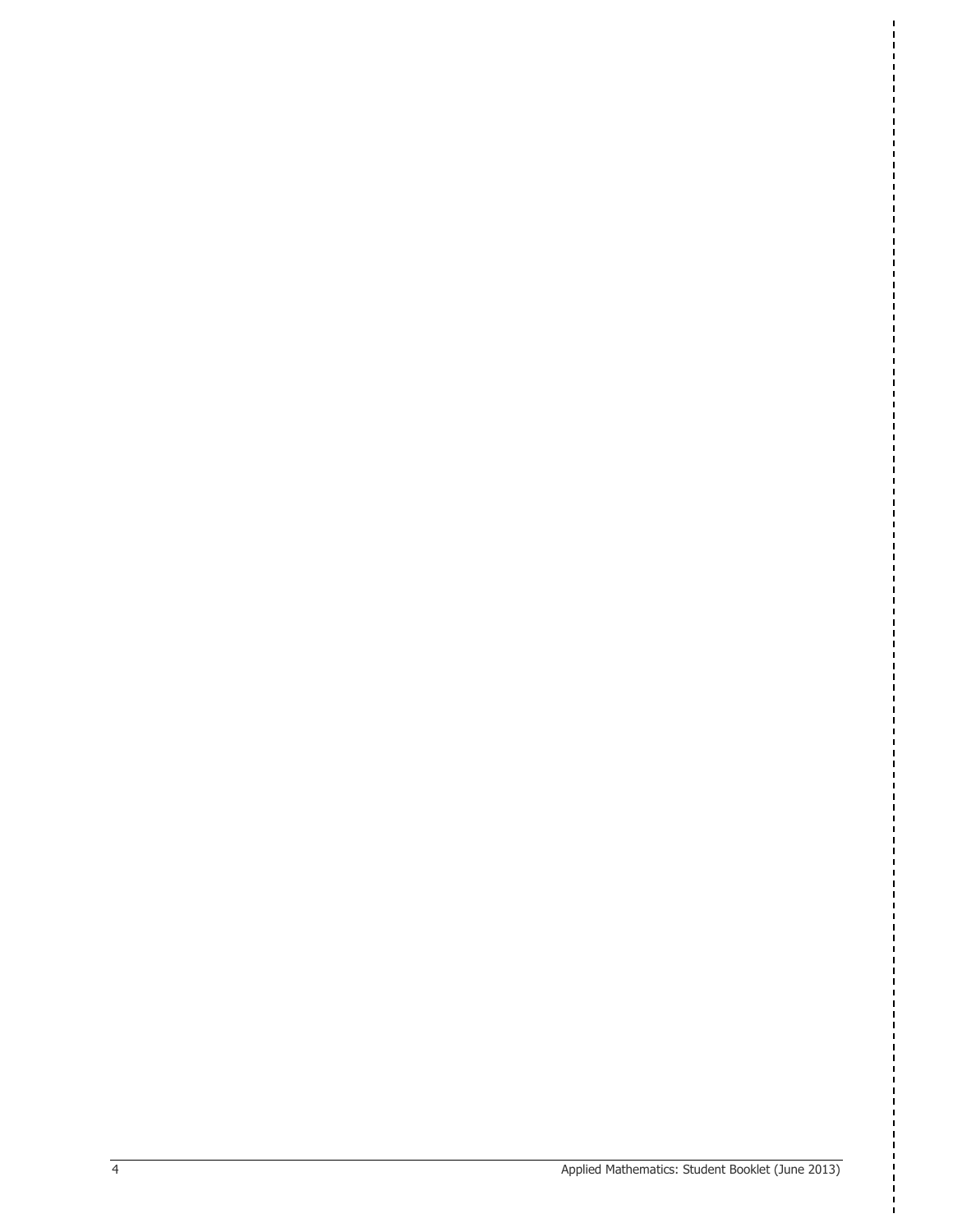#### **TEST RESOURCES AND DIRECTIONS:**

- You may consult your  $8\frac{1}{2}$ " × 11" study sheet during the test.
- You may use a ruler, a graphing calculator, and computer software. You may also have access to the Internet for tools such as applets or a mortgage payment calculator. **Use of the Internet to access course notes, find definitions, or search for conceptual information about the course is prohibited during the test.**
- For short-answer and long-answer questions, you may print out diagrams from the computer or your calculator where applicable. Indicate your booklet number and the question number on the printouts. Remain seated and your teacher will distribute these printouts to you. Indicate in the response space of the question that the answer is on a printed sheet and staple it to the page.
- If you need more space to answer a question, extra paper may be provided by your teacher. Write your booklet number and the question number on any extra paper used and staple it into the booklet where your answer begins. Indicate in the response space of the question that the answer is on a separate sheet.
- Provide clear explanations or justifications where applicable. This can be done through labelled diagrams, in words, by showing mathematical operations to verify your answer, or by referring to a calculator or software program.
	- If you refer to a calculator program, indicate all your input values.
	- If you refer to a software program or a website, indicate all your input values and print or copy the screen showing the answers.
	- If you refer to a spreadsheet, print a copy of the answers.
- A graphic organizer is a visual representation of information. Examples include a tree diagram, a chart, a list, a Venn diagram, a truth table, Pascal's triangle, etc.
- Round your final answers to two decimal places unless otherwise indicated.
- An answer without any work shown will be considered incomplete.
- Always state your assumptions.

The following errors may result in a 0.5 mark deduction:

- not including one of the following in the equation: " $y =$ ", "sin", "ln", or "*x*", or writing parameters separately from the equation
- not including the units in the final answer
- not including one of the following on the graph: labels for the axes, units for the axes, or scales for the axes
- not stating or incorrectly stating the final answer
- rounding too soon or rounding incorrectly
- not using whole units appropriately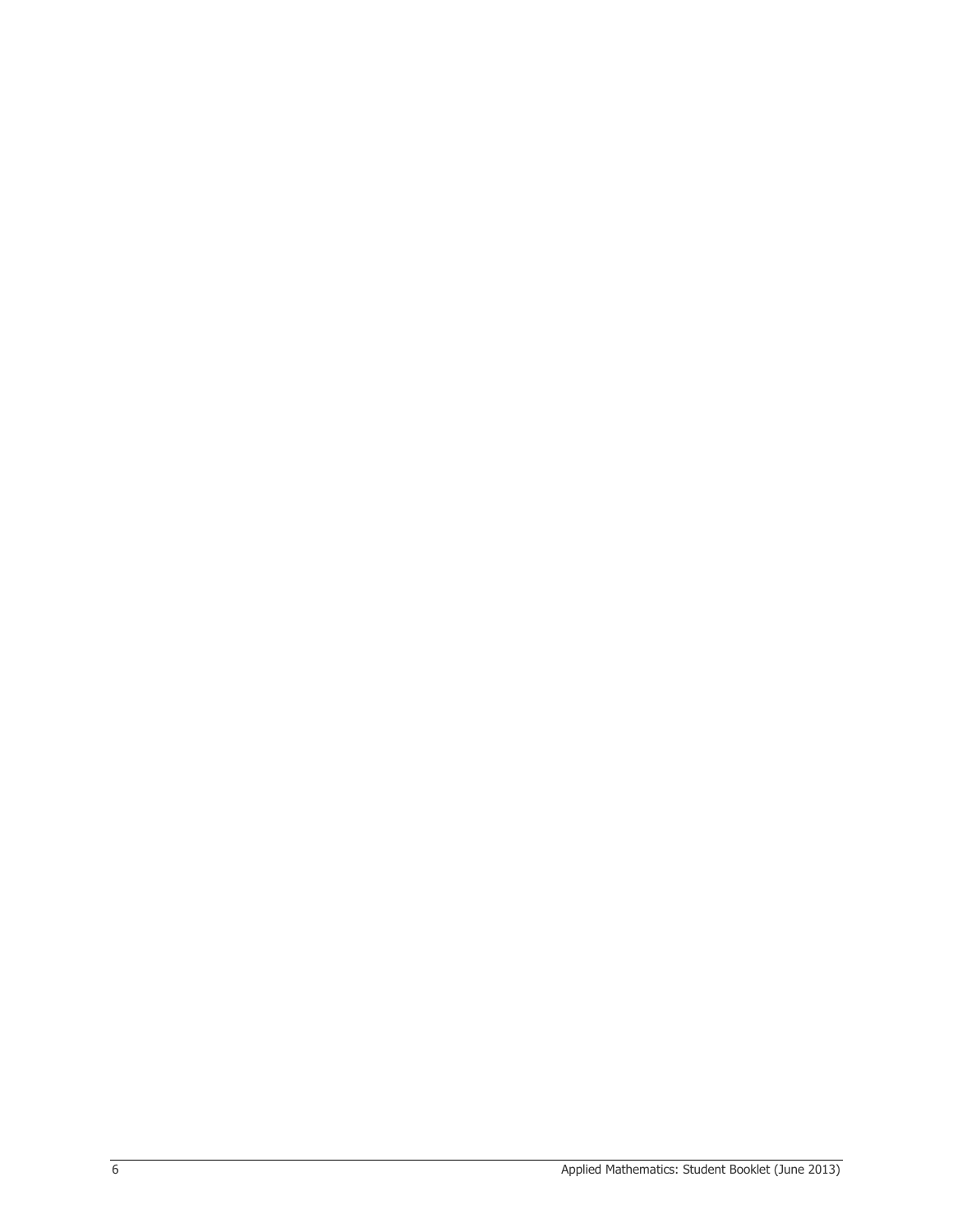# **Question No. 1** Total: 1 mark



Circle the graph below which best represents a cubic function.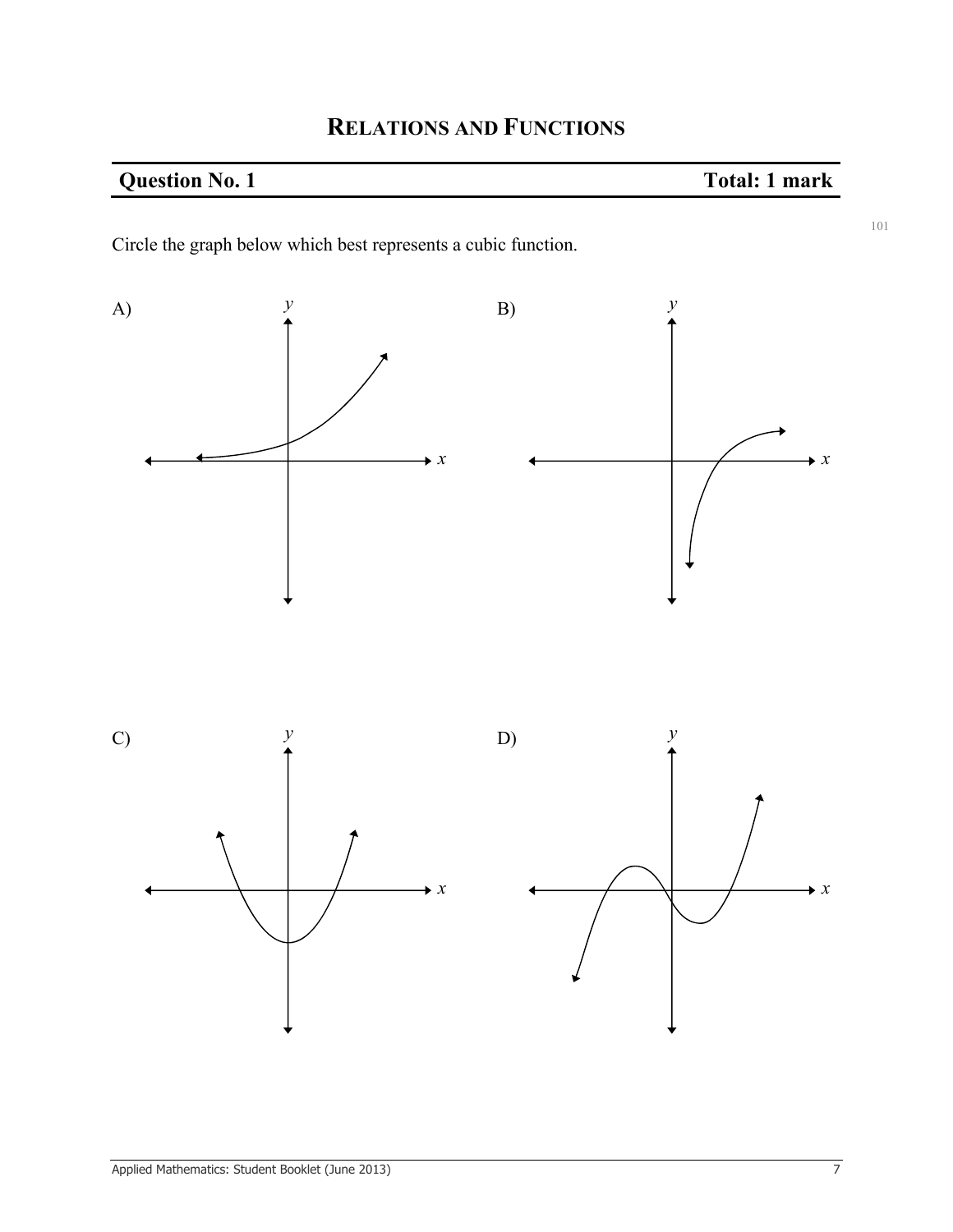Given the following function which represents the change in a town's population with respect to time:

 $y = 1000 (1.05)^x$ 

Referring to the town, explain the meaning of:

a) "1000"

*(1 mark)* 

b) "1.05"

*(1 mark)*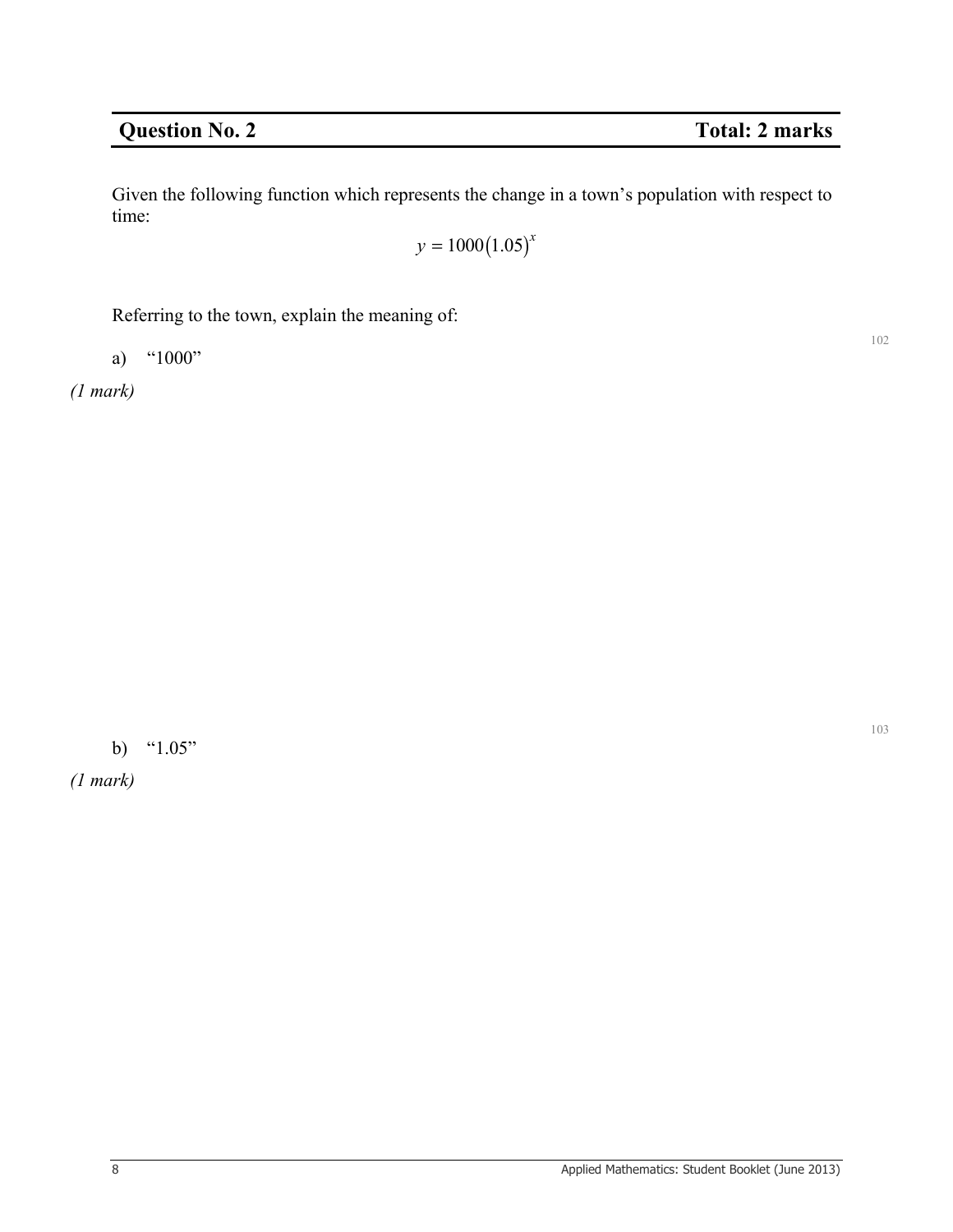#### **Question No. 3** Total: 2 marks

A football player wants to kick a football so it will go over a crossbar that is 35 yards away and 3.33 yards high. (Diagram is not drawn to scale.)

The horizontal distance (*d*, in yards) and the height (*h*, in yards) that the football travels are represented by the following equation:



How far above or below the crossbar will the football travel? Show your work.

 $h = -0.04d^2 + 1.51d$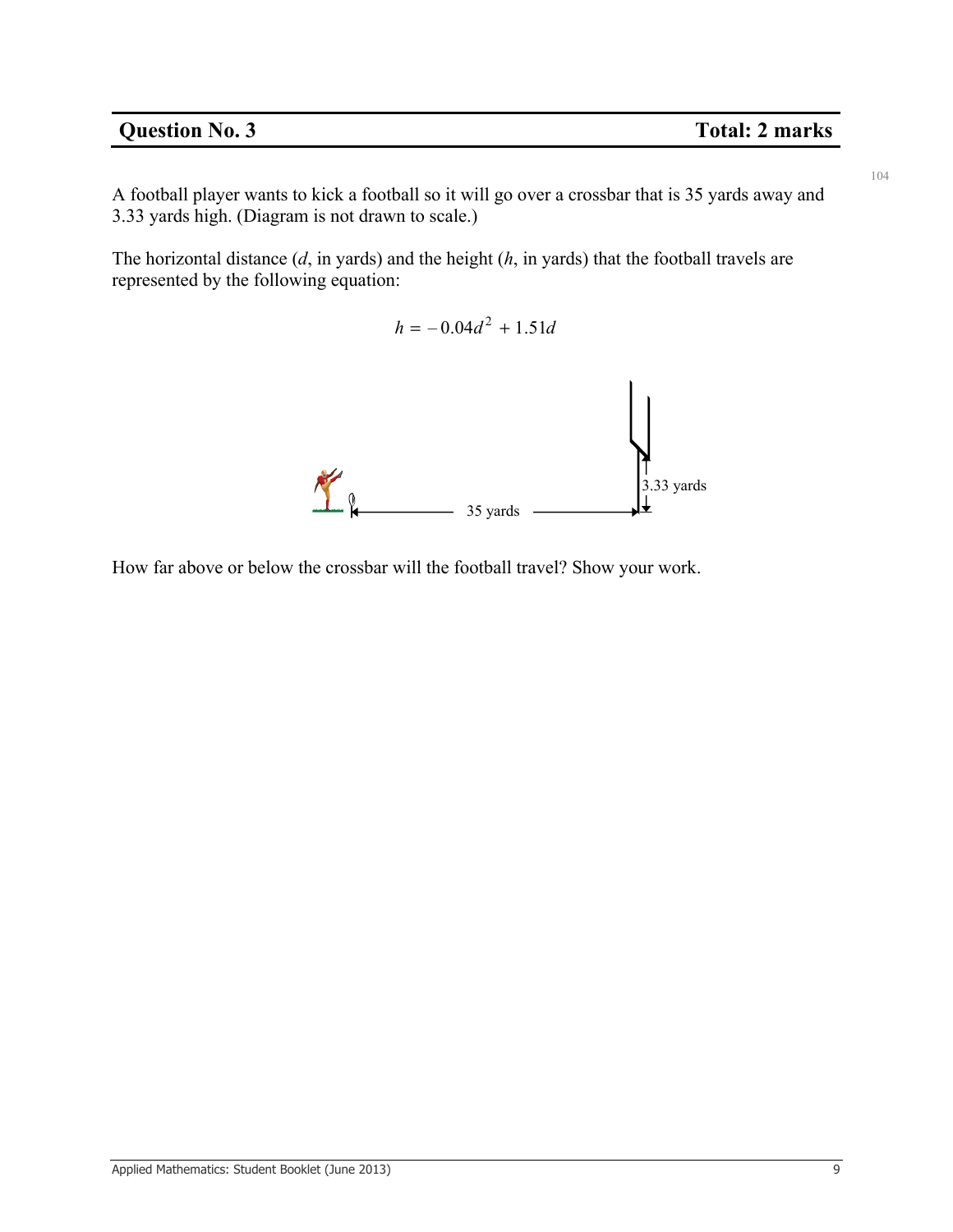### **Question No. 4** Total: 3 marks

The mass of a steel ball varies with respect to its diameter.

| diameter (mm) |  |     |   | ^ '<br>້ |
|---------------|--|-----|---|----------|
| mass(g)       |  | ⊥ ∪ | - | υv       |

Determine the cubic equation that best represents the data. Sketch a clearly labelled graph of the equation.

cubic equation:



 $\ddot{\phantom{1}}$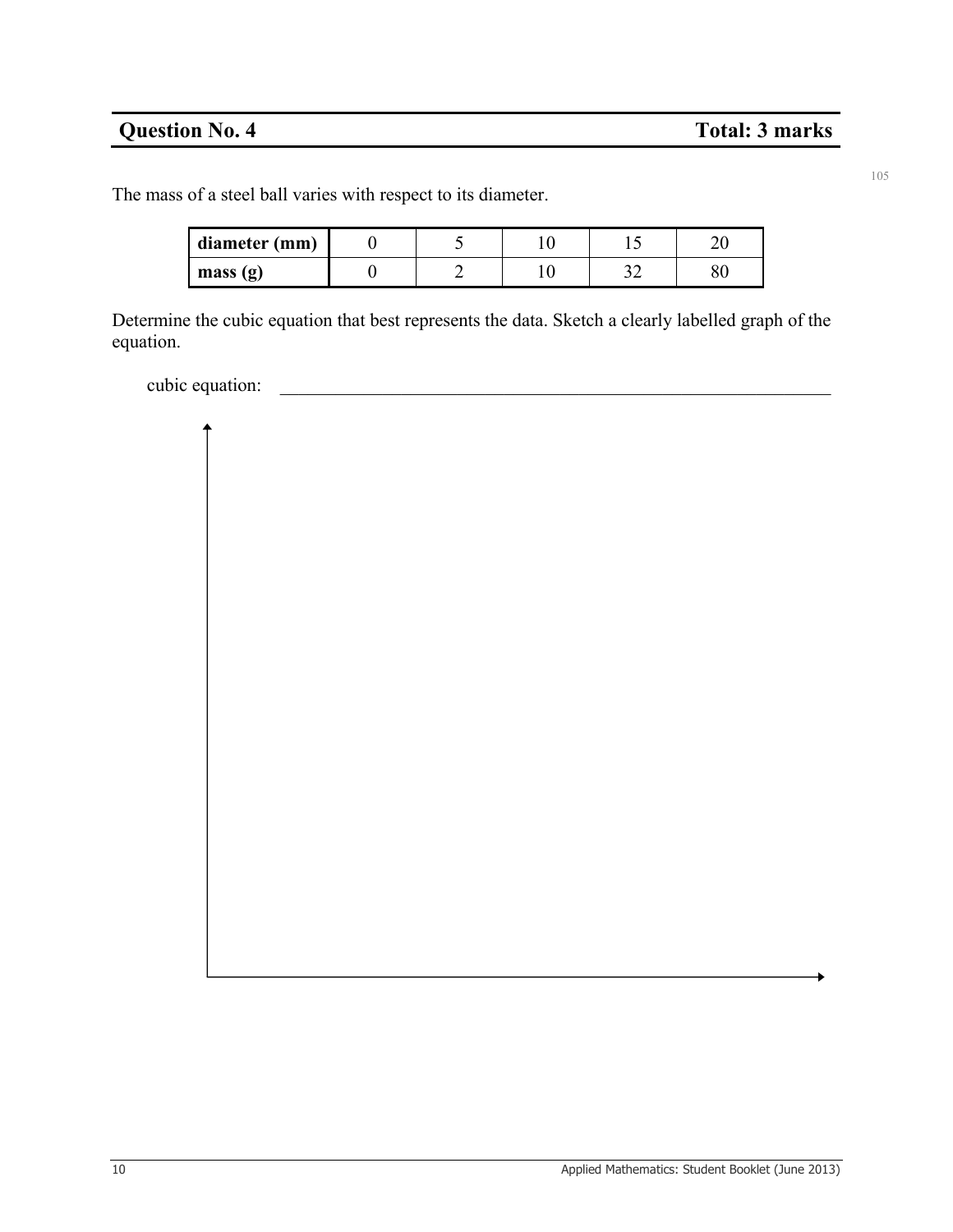# **Question No. 5** Total: 3 marks

A mass is suspended by a spring and is in a resting position 0.50 metres above a table.



The mass is pulled down 0.40 metres and is then released. The following information is obtained:

- It takes 1.20 seconds for the mass to return to its lowest position.
- The mass reaches a maximum height of 0.90 metres.
- a) Determine the sinusoidal equation that best represents the distance of the mass with respect to the table as a function of time since it was released. Show your work.

#### *(2 marks)*

b) When will the mass be 0.75 metres above the table for the first time?

*(1 mark)* 

106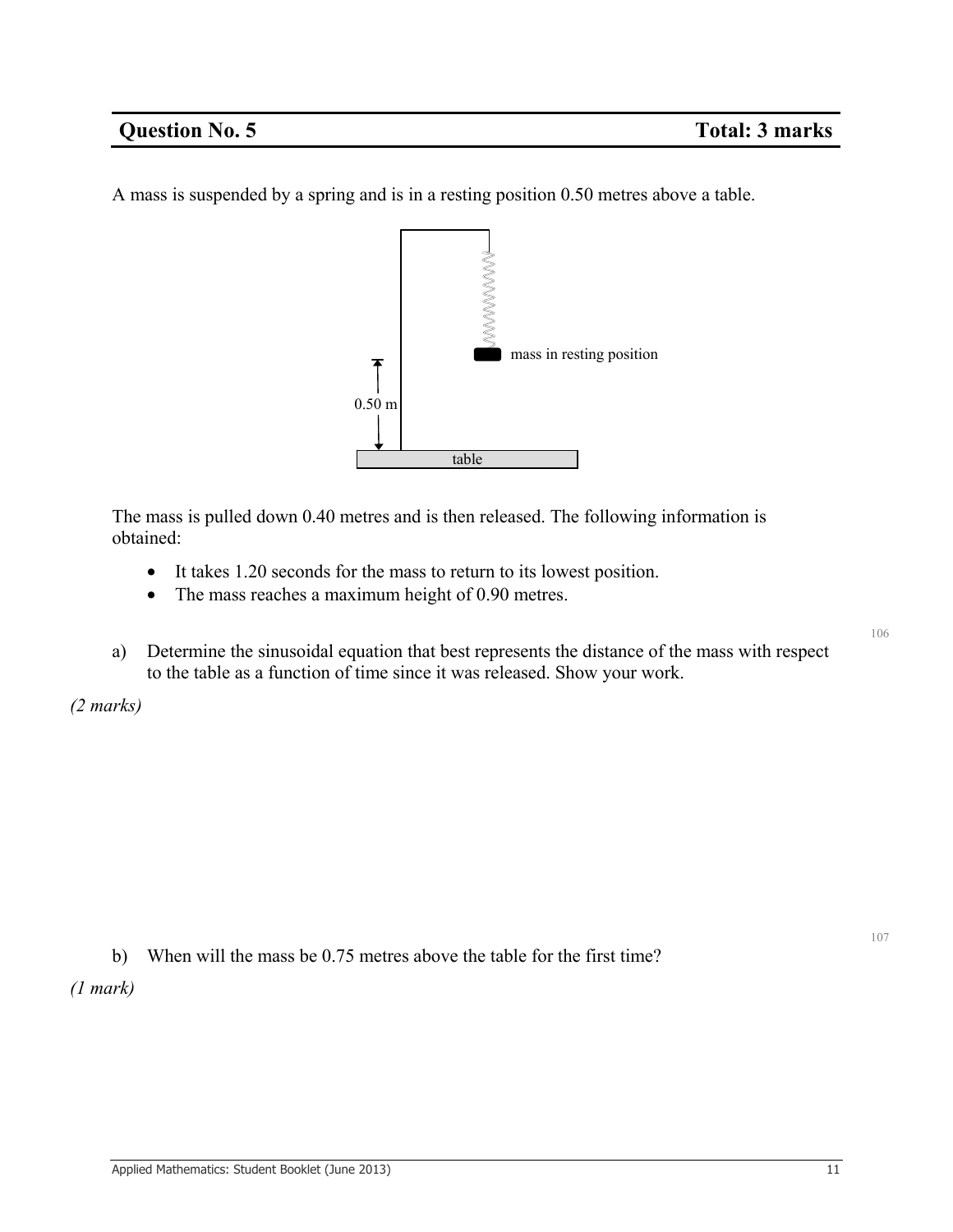It becomes easier and easier to see the headlights of an oncoming car the closer that it gets. The distance (*d*, in metres) between the car and an observer can be described as a function of the intensity (*I*, in lumens) of the headlight brightness:

$$
d = 350 - 72 \ln(I)
$$

a) Sketch a clearly labelled graph of the equation.

*(2 marks)*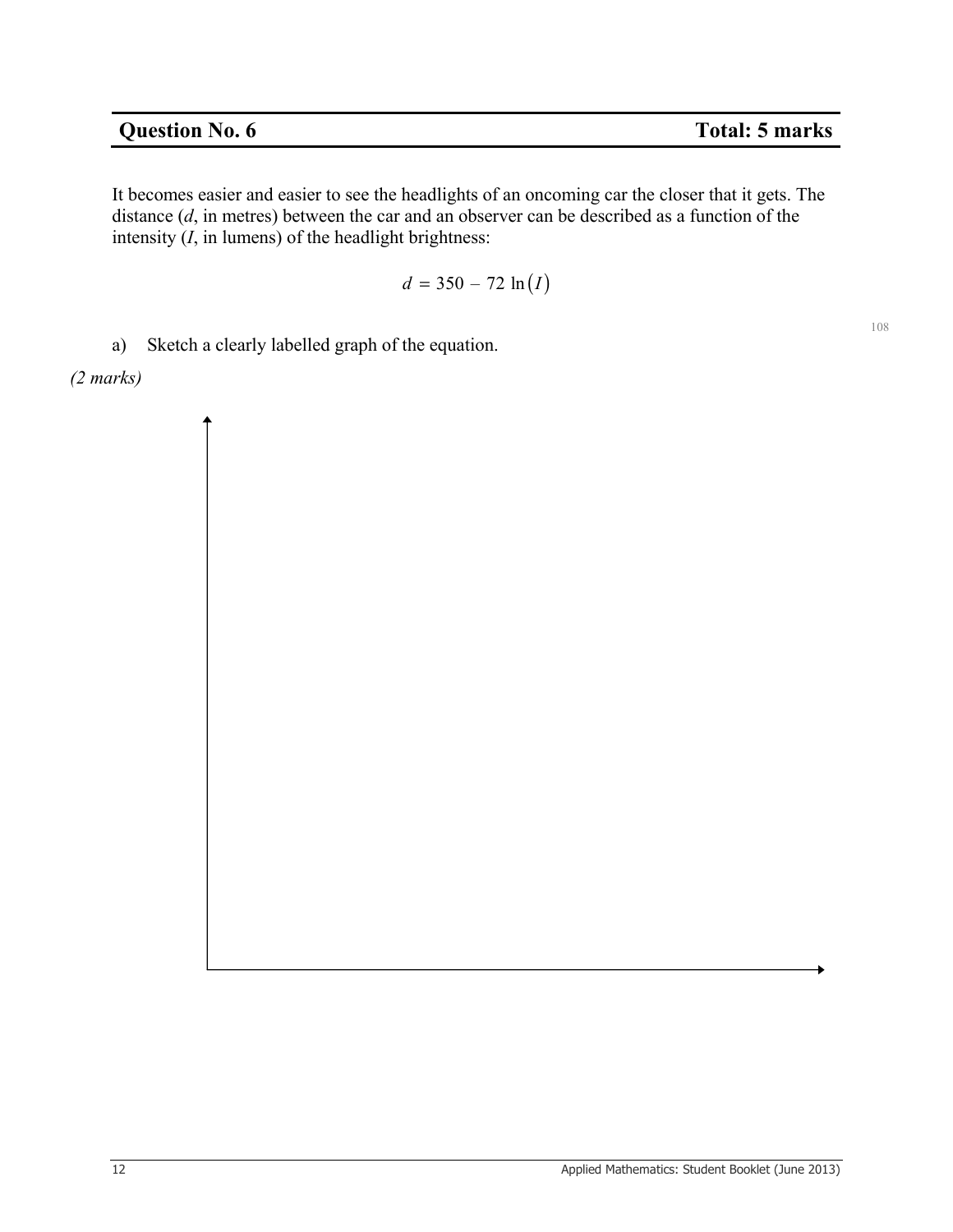b) Determine the distance to an oncoming car if the intensity of its headlights is 75 lumens.

*(1 mark)* 

c) What is the maximum intensity of the headlights? Justify your answer.

*(2 marks)*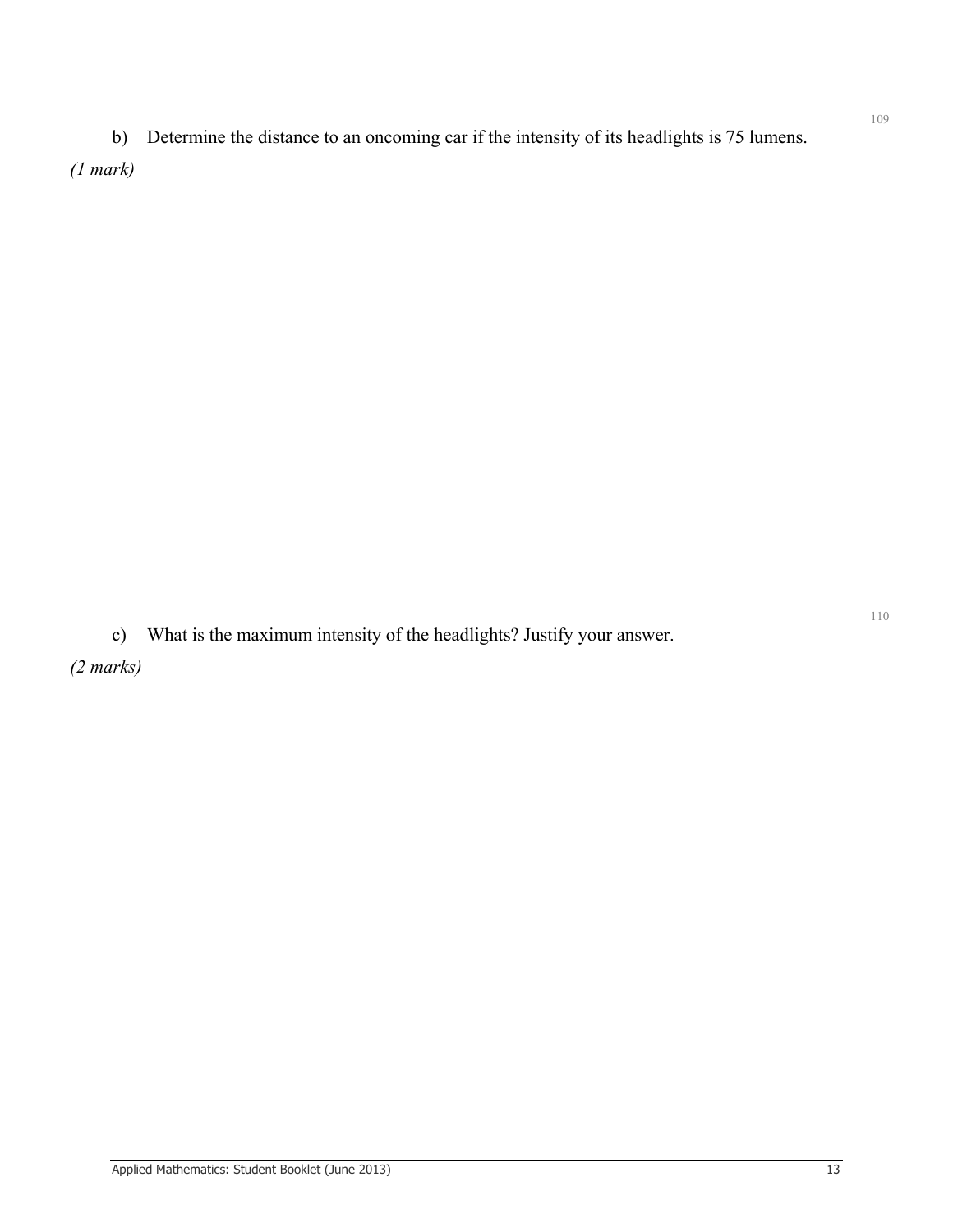### **PROBABILITY**

### **Question No. 7** Total: 1 mark

Licence plates in Ontario contain 4 upper case letters followed by 3 digits, with repetition allowed. Circle the maximum possible number of licence plates that begin with the letters: MMBA, MANI, or BNTP.

- A) 2160
- B) 2880
- C) 3000
- D) 4000

# **Question No. 8** Total: 1 mark

A bag contains 6 white marbles, 8 blue marbles, 2 yellow marbles, and 4 green marbles. What are the odds in favour of selecting a white marble?

- A) 6 :14
- B)  $6:20$
- $C) 14:6$
- D)  $20:6$

112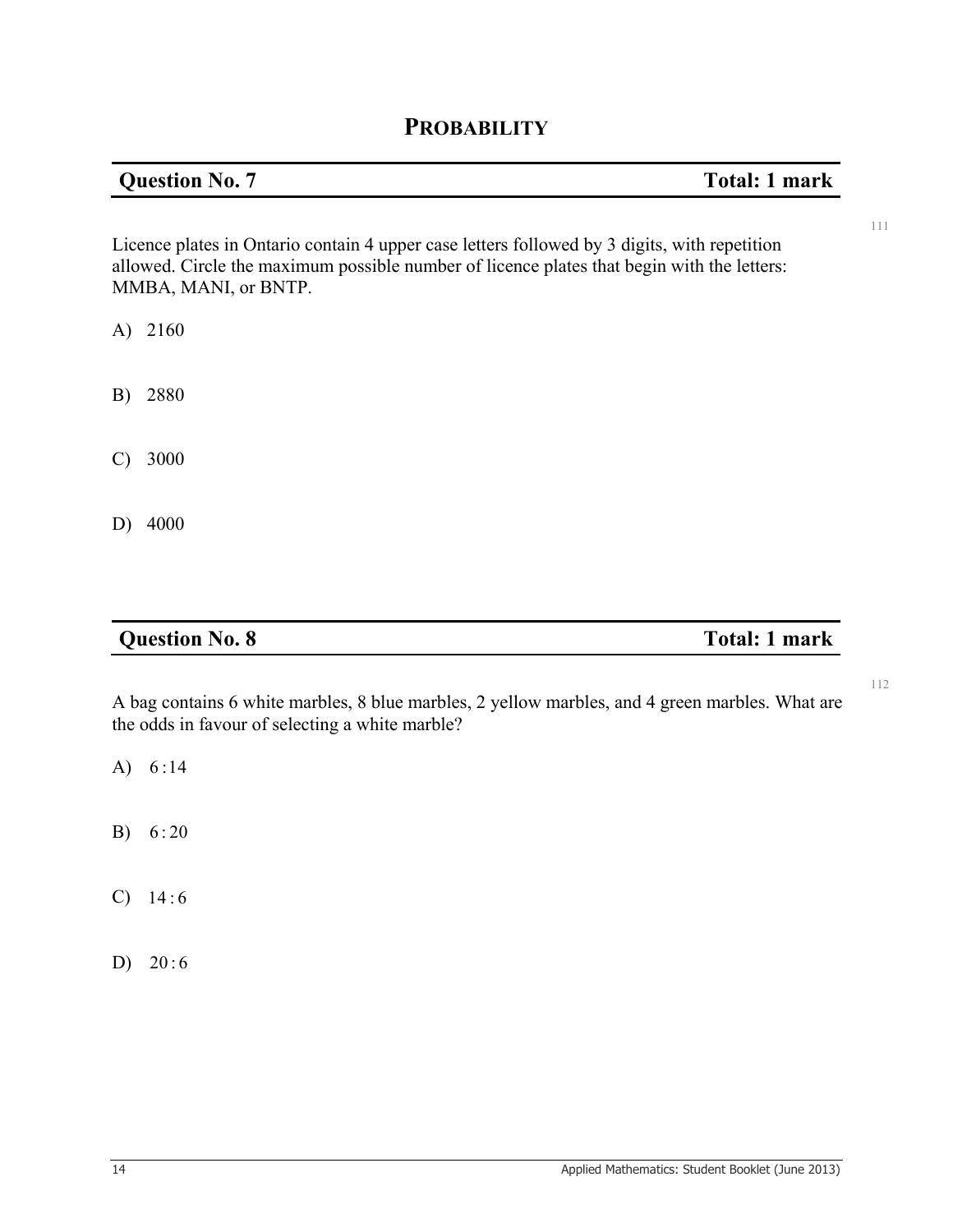| <b>Question No. 9</b> |  |  |  |  |
|-----------------------|--|--|--|--|
|-----------------------|--|--|--|--|

113

A cookie jar contains 10 chocolate chip cookies, 12 double chocolate cookies, and 15 oatmeal cookies. Allison says that the odds against selecting a cookie with chocolate are 15 to 37. Ryan says that the odds against are 15 to 22. Who is correct? Explain your answer.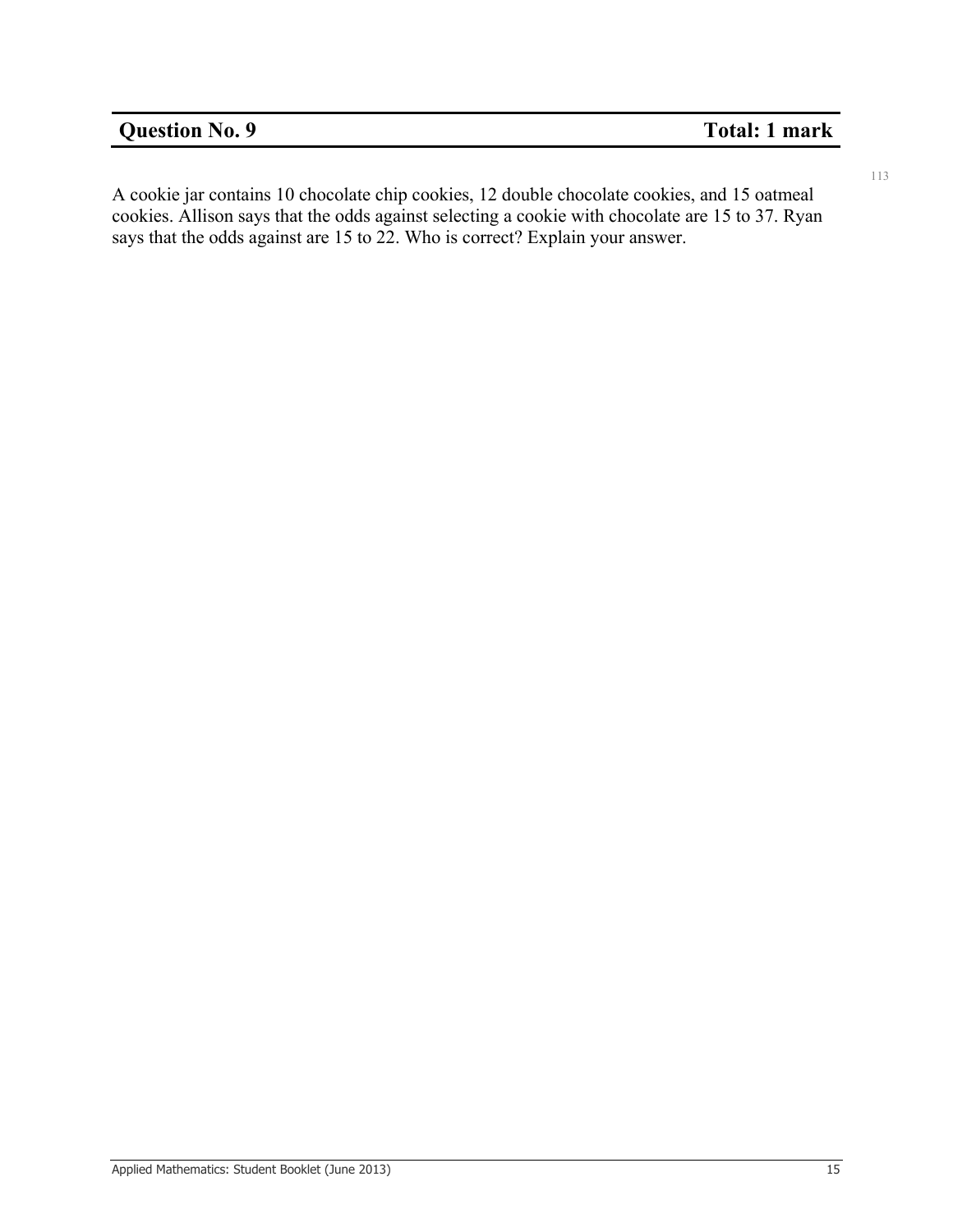# **Question No. 10** Total: 2 marks

114

Describe a situation containing mutually exclusive events. Explain why the events are mutually exclusive.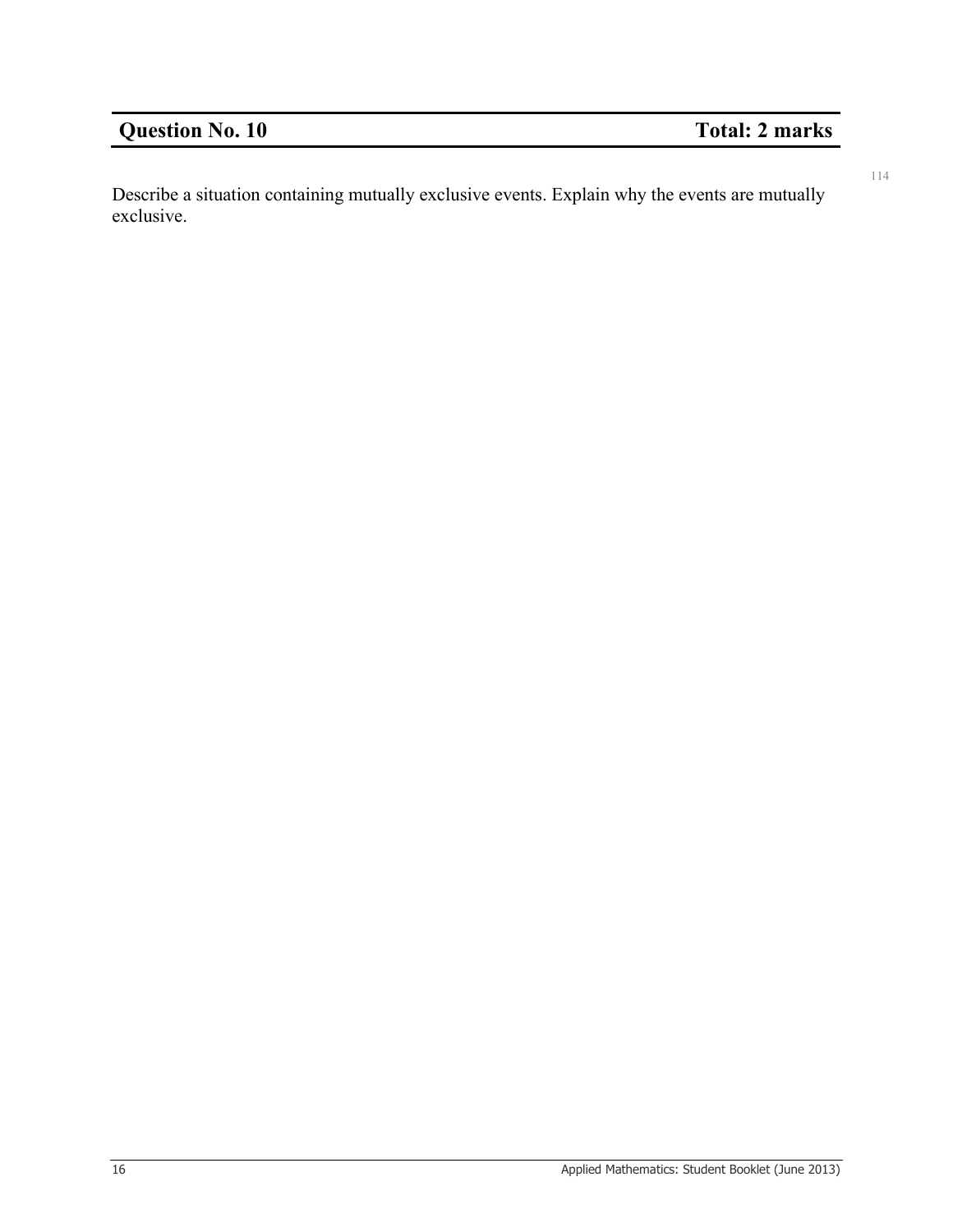#### **Question No. 11** Total: 4 marks

An organization consisting of 15 women and 19 men must create a 10-person committee.

a) How many committees can be created that will include 4 women and 6 men? Show your work.

*(2 marks)* 

b) If a 10-person committee is randomly selected, what is the probability that the committee will include 4 women and 6 men? Show your work.

*(2 marks)*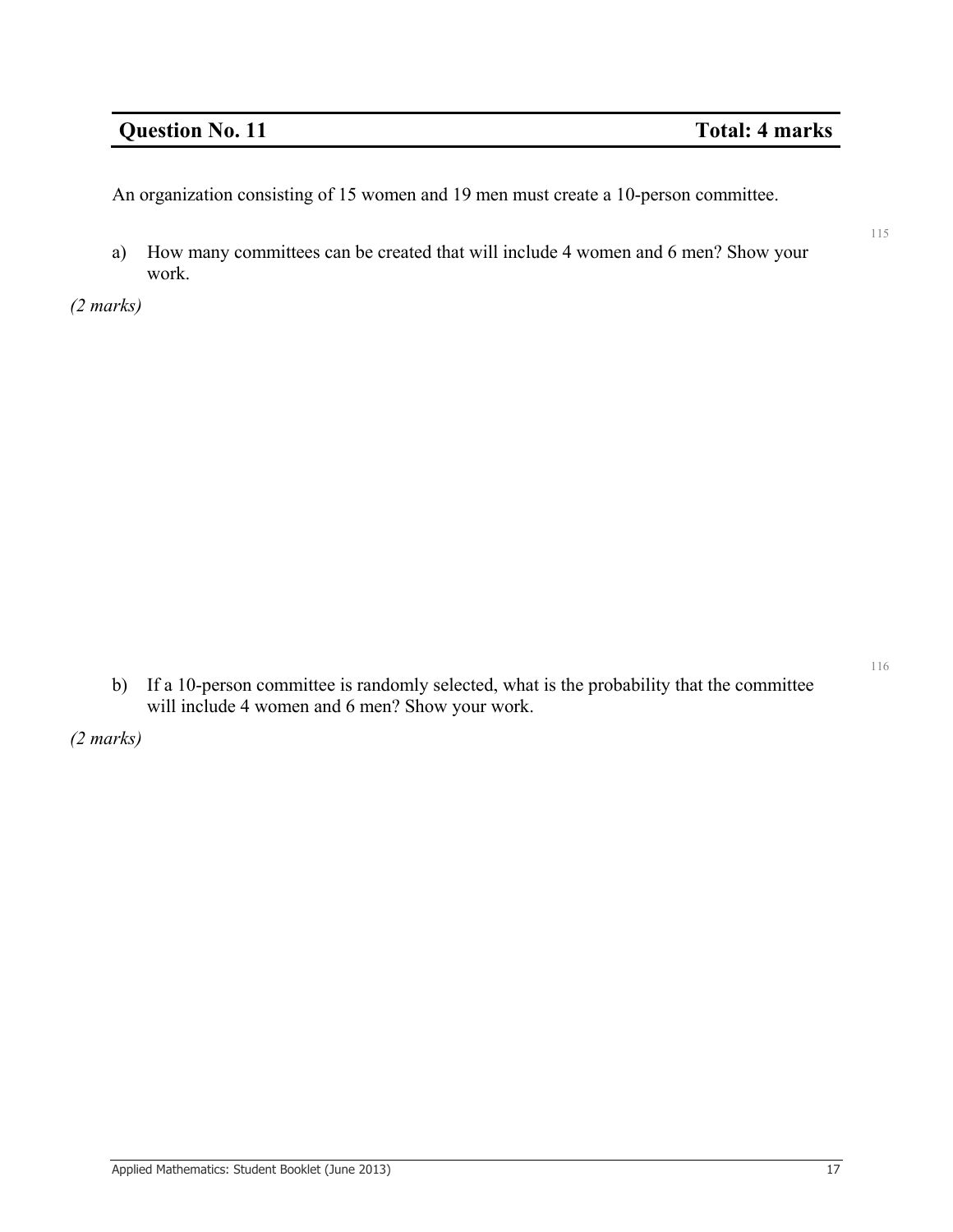### **Question No. 12** Total: 5 marks

You have been asked to create a four-character password for your computer using:

- the 26 upper case letters of the alphabet  $(A, B, C, ...)$
- the 26 lower case letters of the alphabet  $(a, b, c, ...)$
- $\bullet$  the digits from 0 to 9
- the symbols:  $\boxed{\sim}$  !  $\boxed{a}$  # \$ % ^ & \*
- a) How many different four-character passwords are possible if any of the letters, digits, or symbols can be used for each character if repetition is allowed?

*(1 mark)* 

b) How many different four-character passwords are possible if repetition is not allowed? *(1 mark)* 

c) How many four-character passwords begin with a letter and end with a digit if repetition is allowed?

*(1 mark)* 

118

119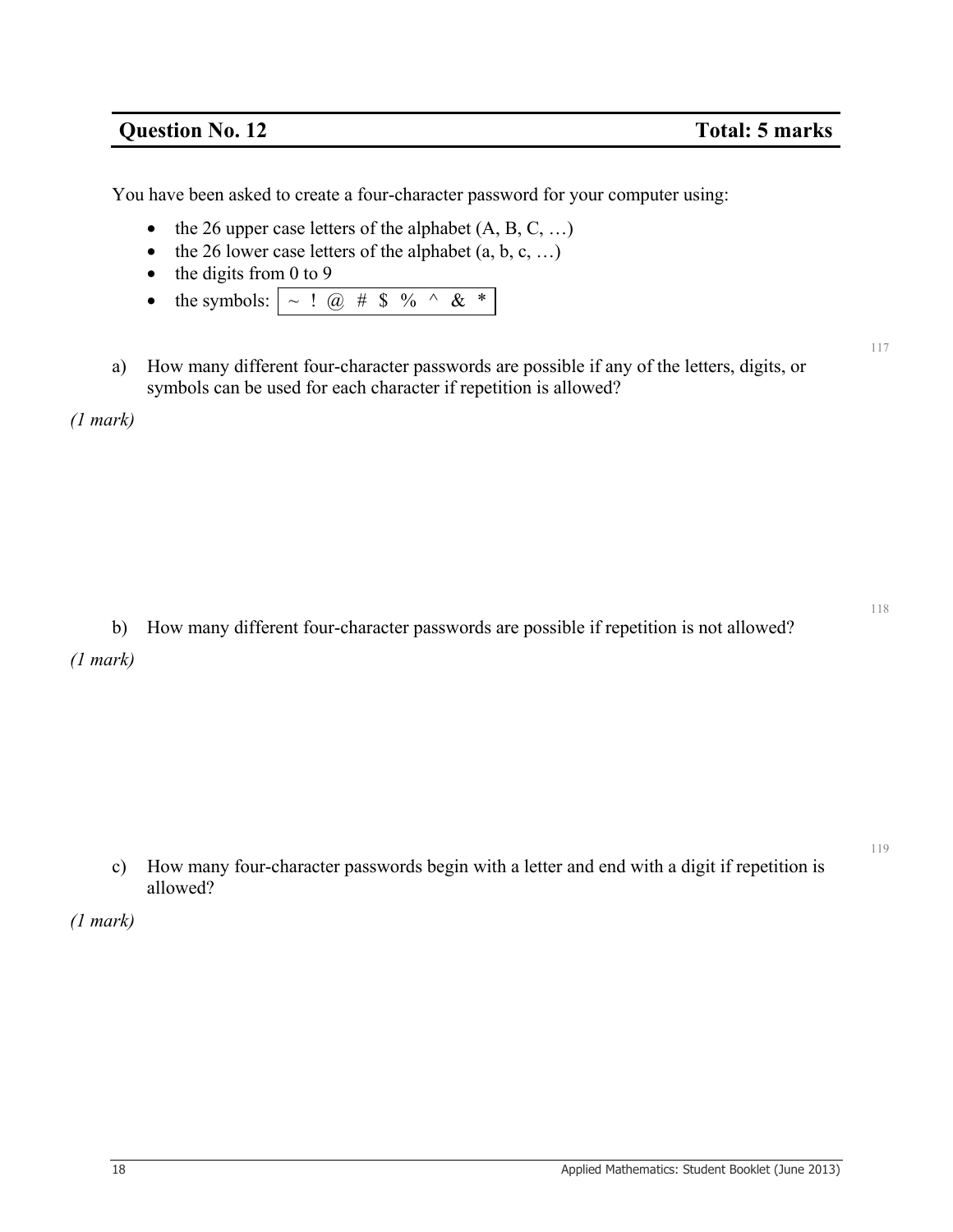d) How many different four-character passwords containing at least one symbol are possible if repetition is allowed? Show your work.

*(2 marks)*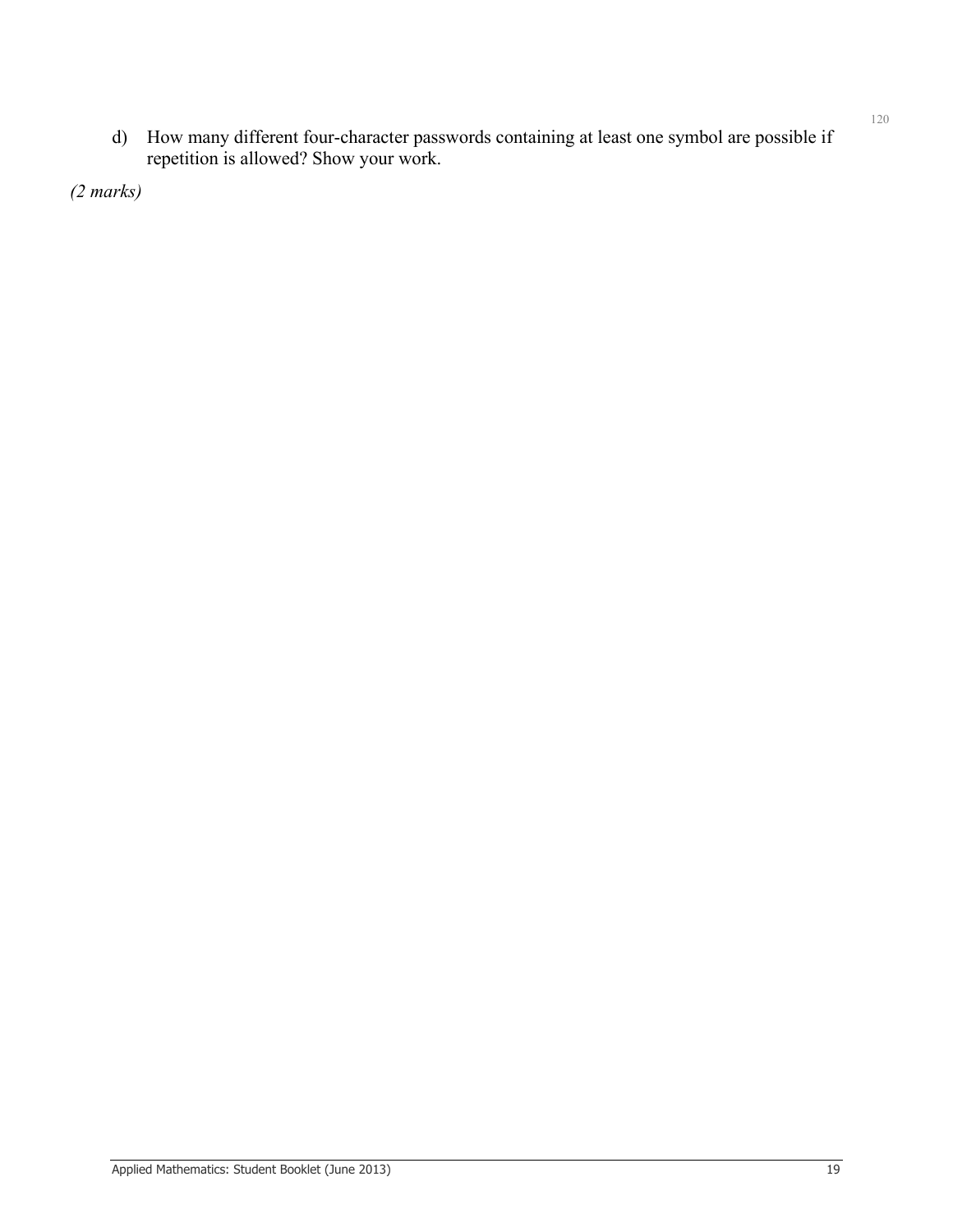### **Question No. 13** Total: 1 mark

Brigitte invests \$5000.00 at an interest rate of 6% for 5 years. Circle the compounding period below that would maximize the rate of return on the investment.

A) daily

- B) monthly
- C) quarterly
- D) semi-annually

### **Question No. 14** Total: 1 mark

Circle the asset below which is most likely to depreciate in value.

- A) rare coin collection
- B) classic car
- C) house
- D) computer

122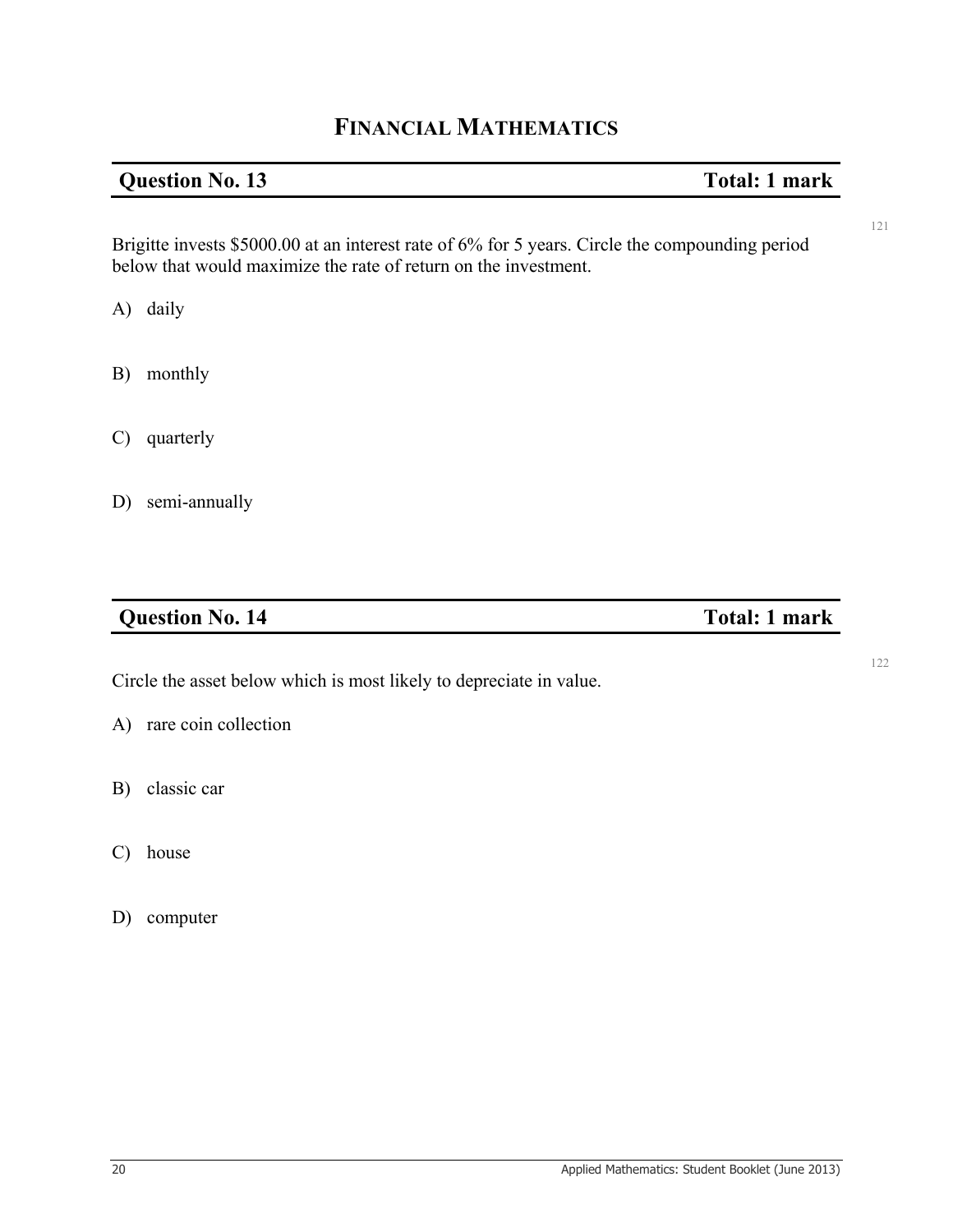# **THIS PAGE WAS INTENTIONALLY LEFT BLANK.**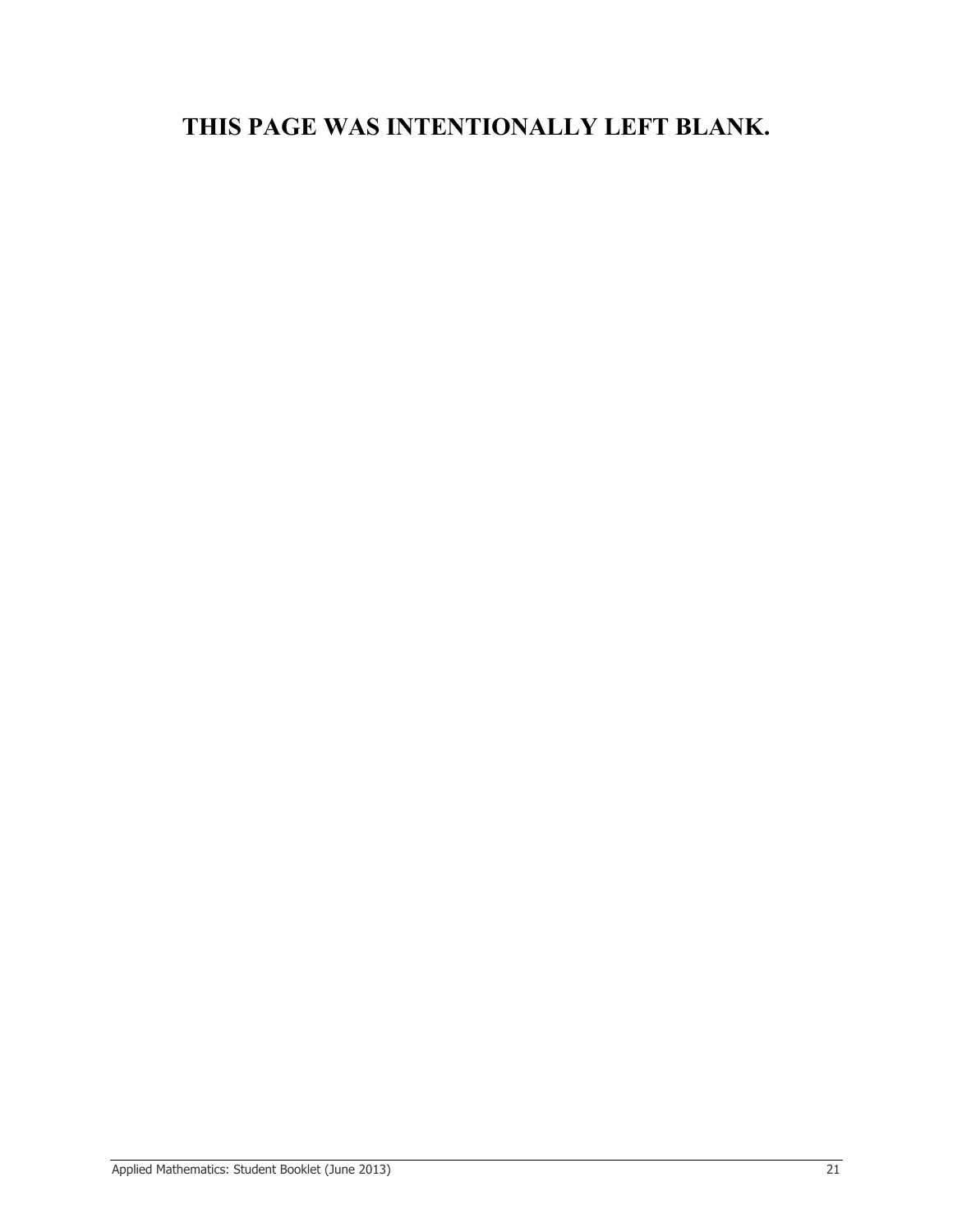### **Question No. 15** Total: 3 marks

123

Mr. Chang is 64 and plans to retire next year. His portfolio includes the following investments:

- \$50 000.00 in mutual funds
- \$100 000.00 in stocks
- \$20 000.00 in guaranteed investment certificates (GICs)
- a) Does this portfolio include an appropriate level of risk for Mr. Chang at this stage in his life? Explain your answer.

*(1 mark)*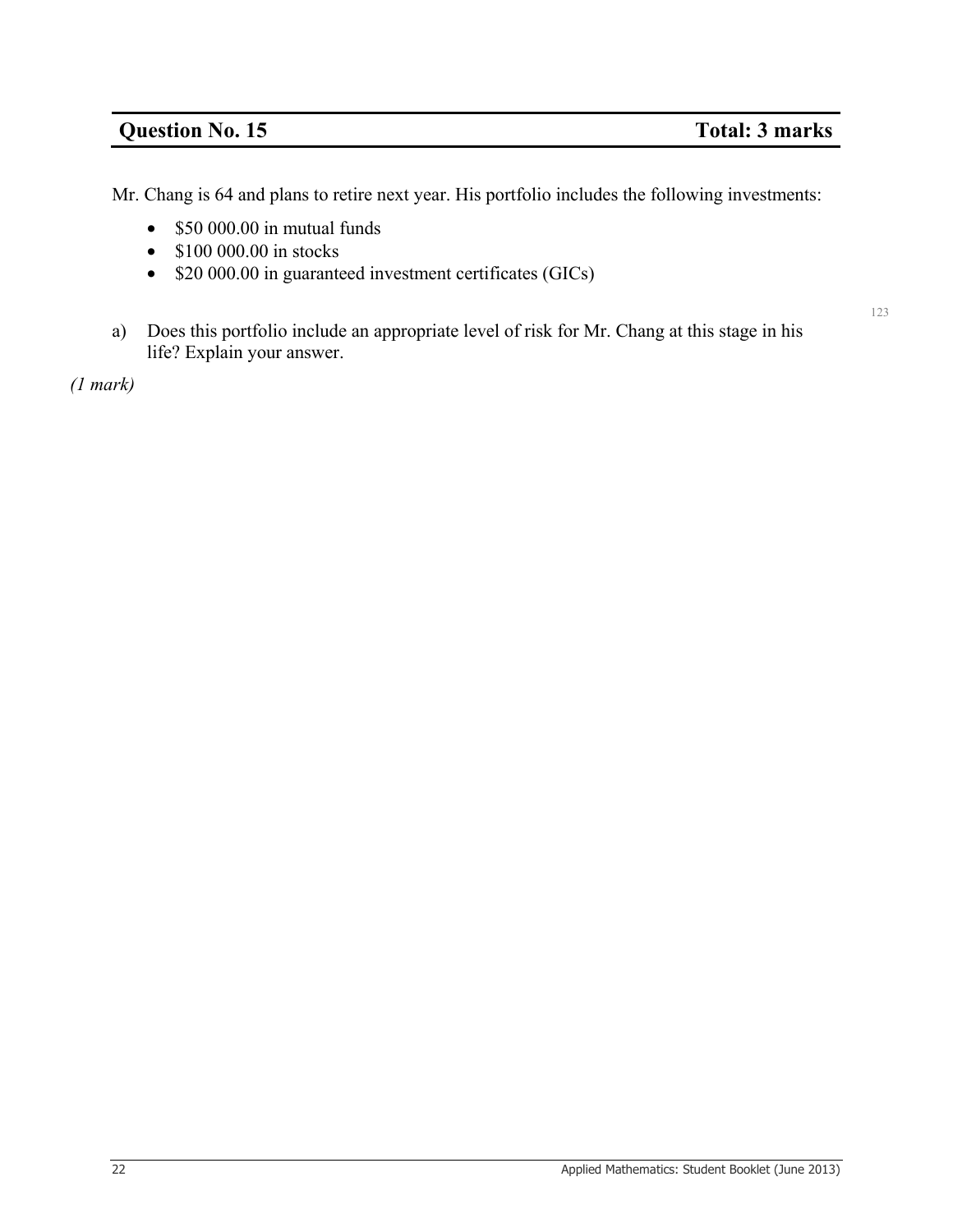b) Mr. Chang's investments had the following returns last year: mutual funds increased by 12.00%, stocks decreased by 4.00%, and GICs had an annual interest rate of 3.00%. Calculate the average rate of return for the year for this portfolio. Show your work.

#### *(2 marks)*

| <b>Type of investment</b> | Principal (\$) | Return (\$) | End of the year (\$) |
|---------------------------|----------------|-------------|----------------------|
| mutual funds              | 50 000.00      |             |                      |
| stocks                    | 100 000.00     |             |                      |
| GICs                      | 20 000.00      |             |                      |
| <b>Total:</b>             |                |             |                      |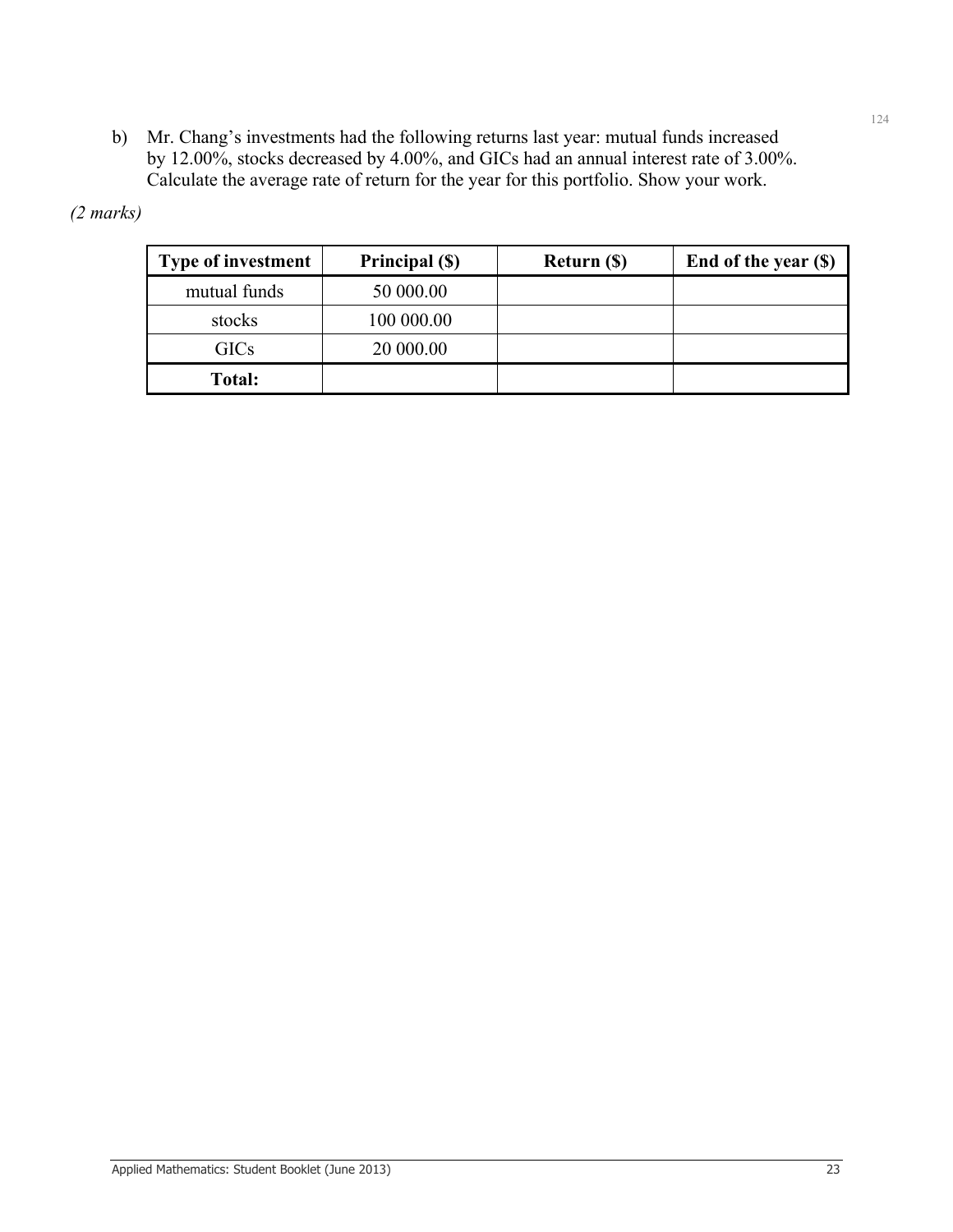#### **Question No. 16** Total: 5 marks

Amar dreams of retiring at the age of 55. He had planned on starting to save for his retirement at the age of 50, but his financial advisor does not agree. He recommends that Amar starts to save sooner.

a) If Amar invests \$1000.00 on his 25th birthday and contributes \$200.00 every month to an account that earns 8.00% compounded monthly, what will be the value of the investment on his 55th birthday? Show your work.

*(2 marks)* 

b) If Amar invests \$1000.00 on his 50th birthday, how much will he have to contribute every month to match the final value of the investment in (a)? Assume that the interest rate and the compounding periods are the same.

*(1 mark)*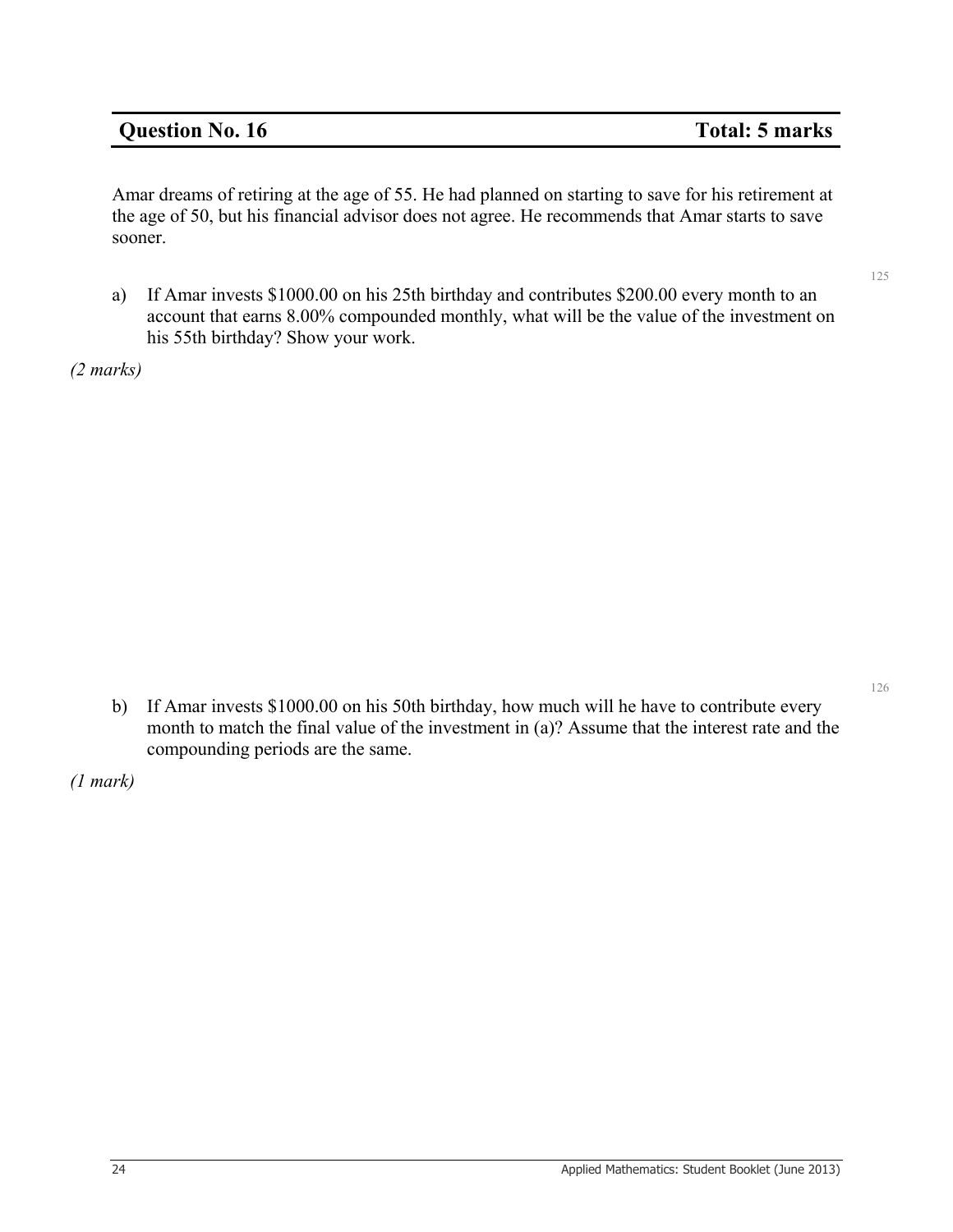c) Calculate the difference between Amar's total contribution in (a) and in (b)? Show your work.

*(2 marks)*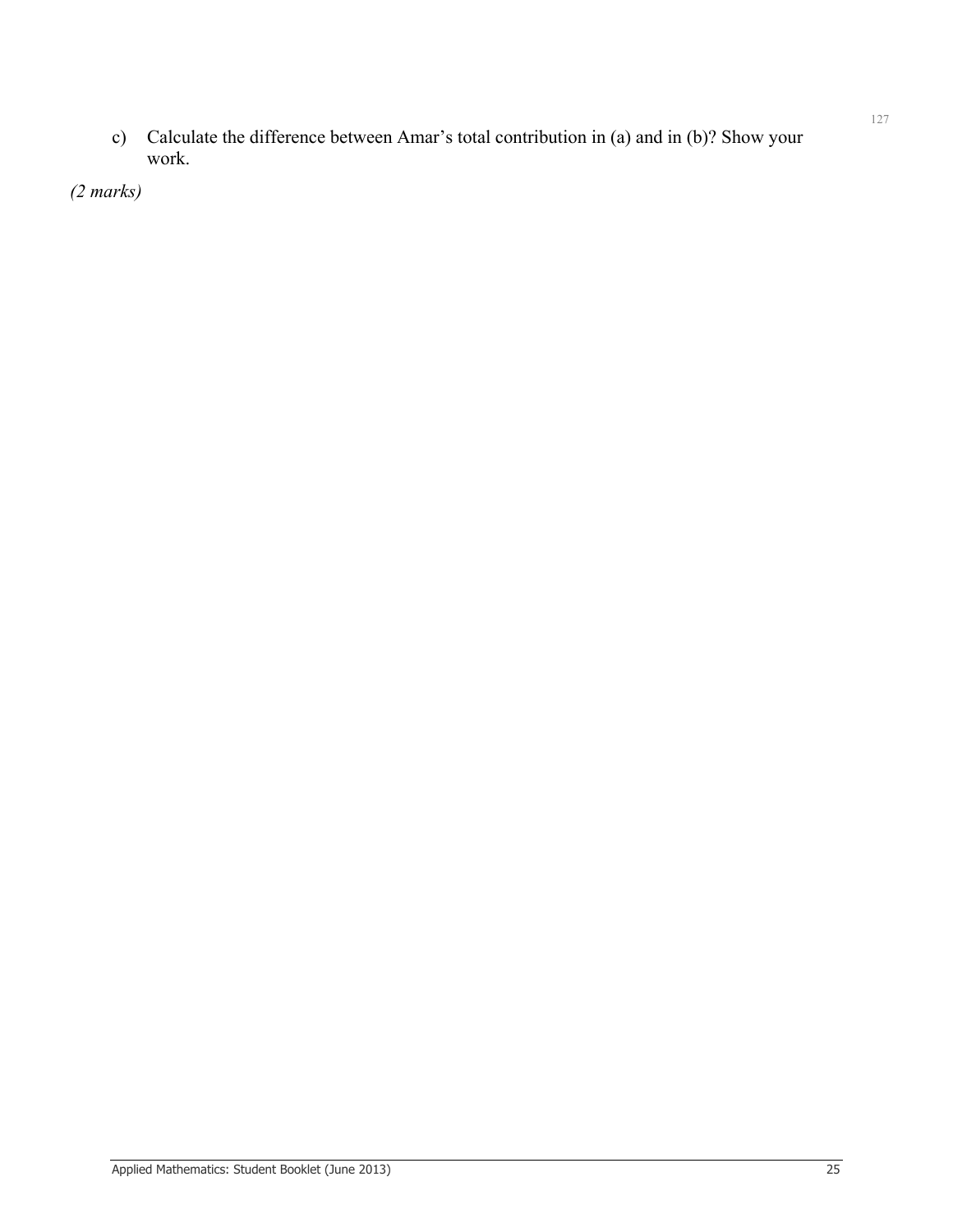#### **Question No. 17** Total: 5 marks

128

The Reimers have purchased a house valued at \$250 000.00 and have made a down payment of \$25 000.00.

a) Calculate their monthly mortgage payment if they obtain a mortgage amortized over 15 years at an interest rate of 5.50% compounded semi-annually. Show your work.

*(2 marks)*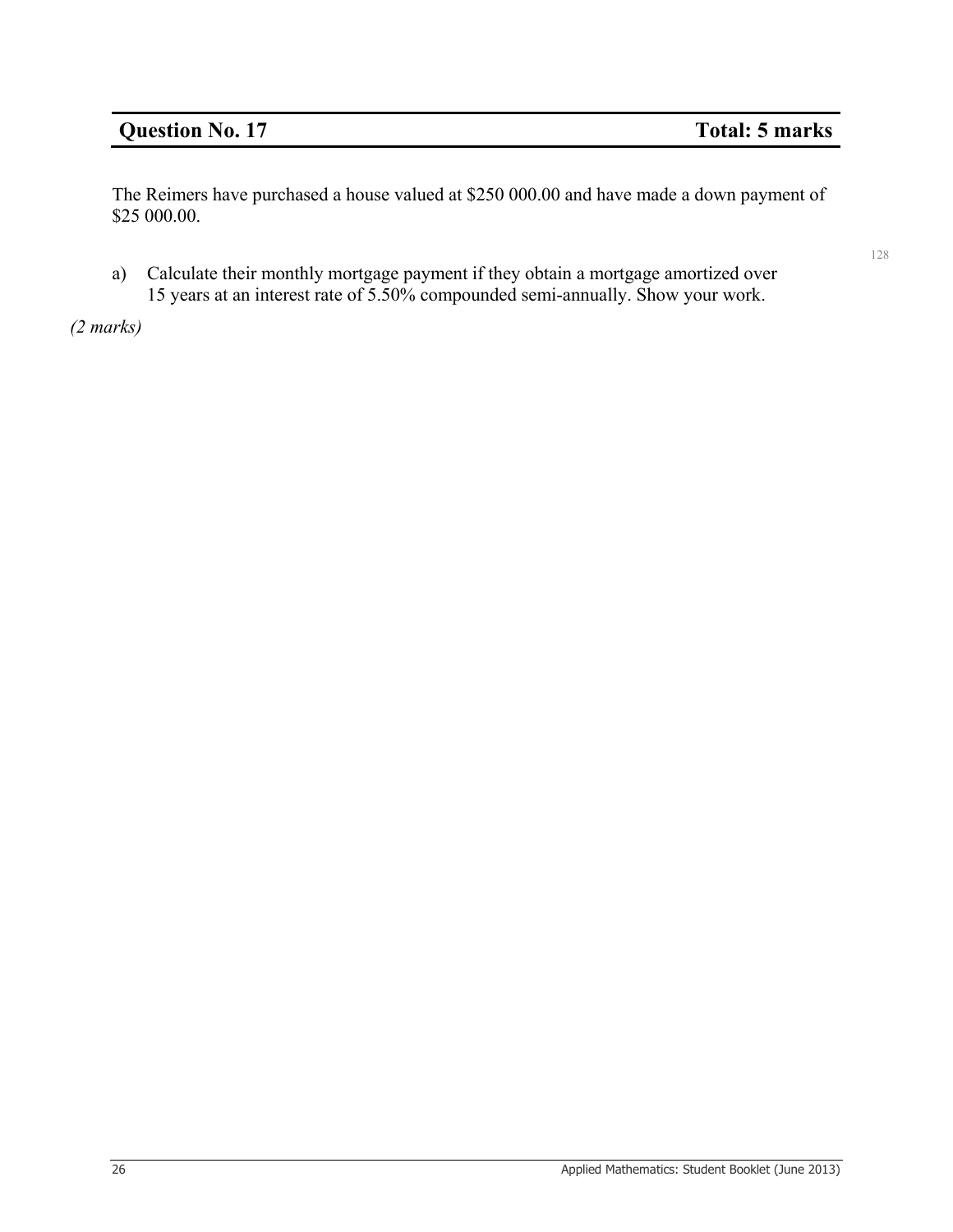b) How much equity will the Reimers have in their house after 5 years if the value of the house appreciates at a rate of 2.00% per year? Show your work.

*(3 marks)*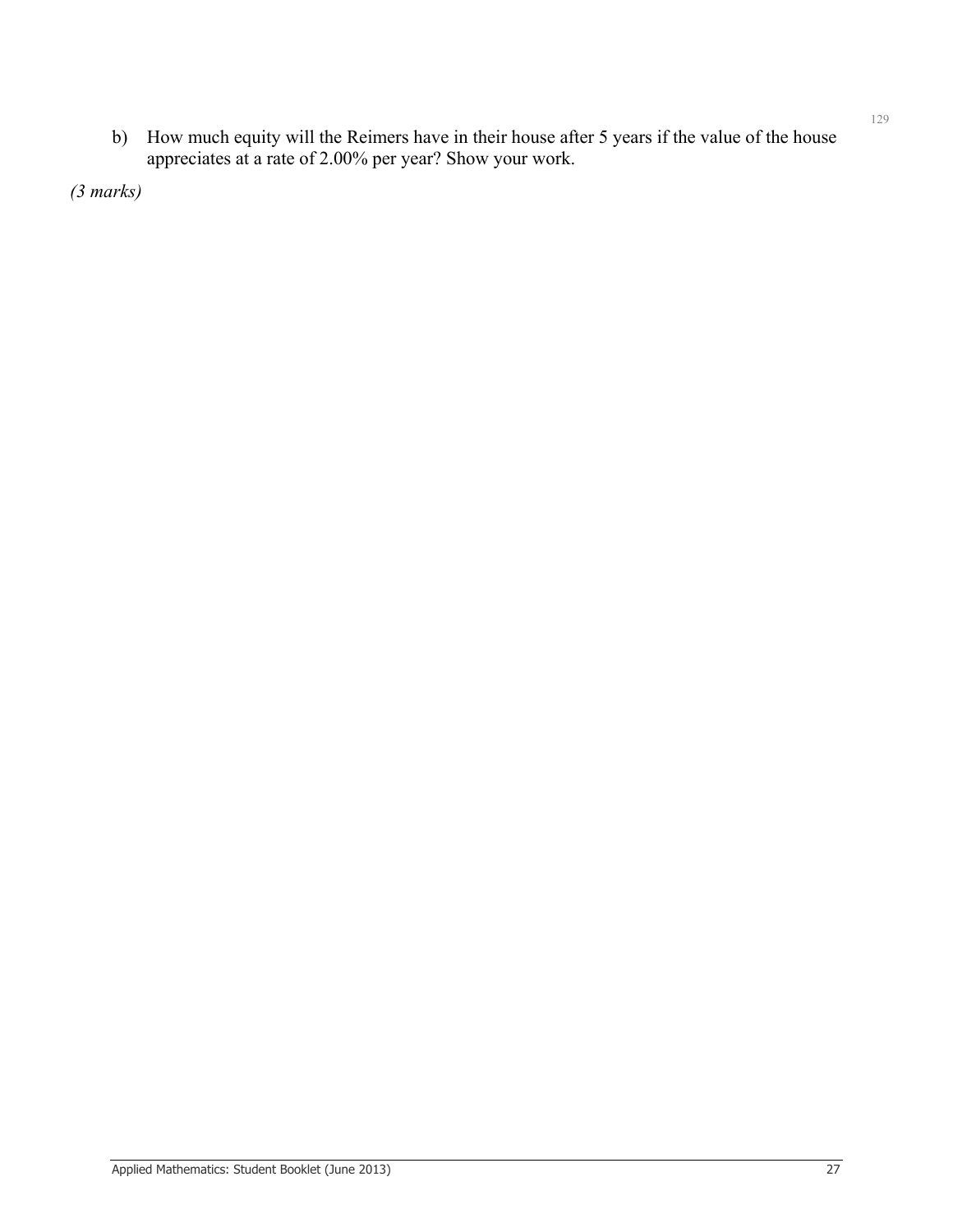## **DESIGN AND MEASUREMENT**

### **Question No. 18** Total: 2 marks

130

A cake mix will produce 230 cubic inches of batter. You are using cylinder-shaped baking cups that have a diameter of 3 inches and a depth of 2 inches for the batter. How many cupcakes will you be able to make? Show your work.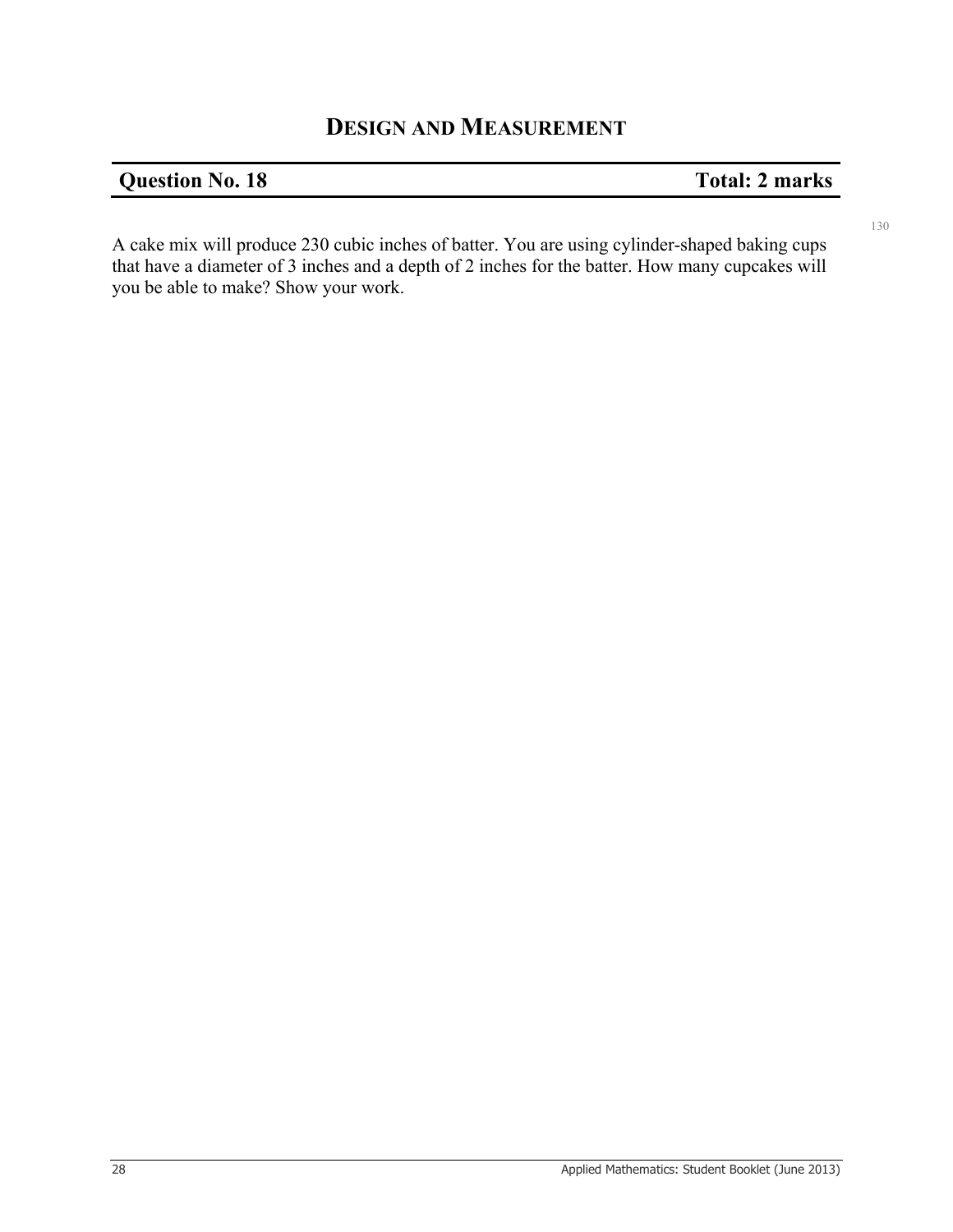# **Question No. 19** Total: 2 marks

A goat is tied to the corner of a barn with a 50-foot rope. The barn measures 60 feet by 40 feet. Calculate the total area outside of the barn that is available to the goat. Show your work.

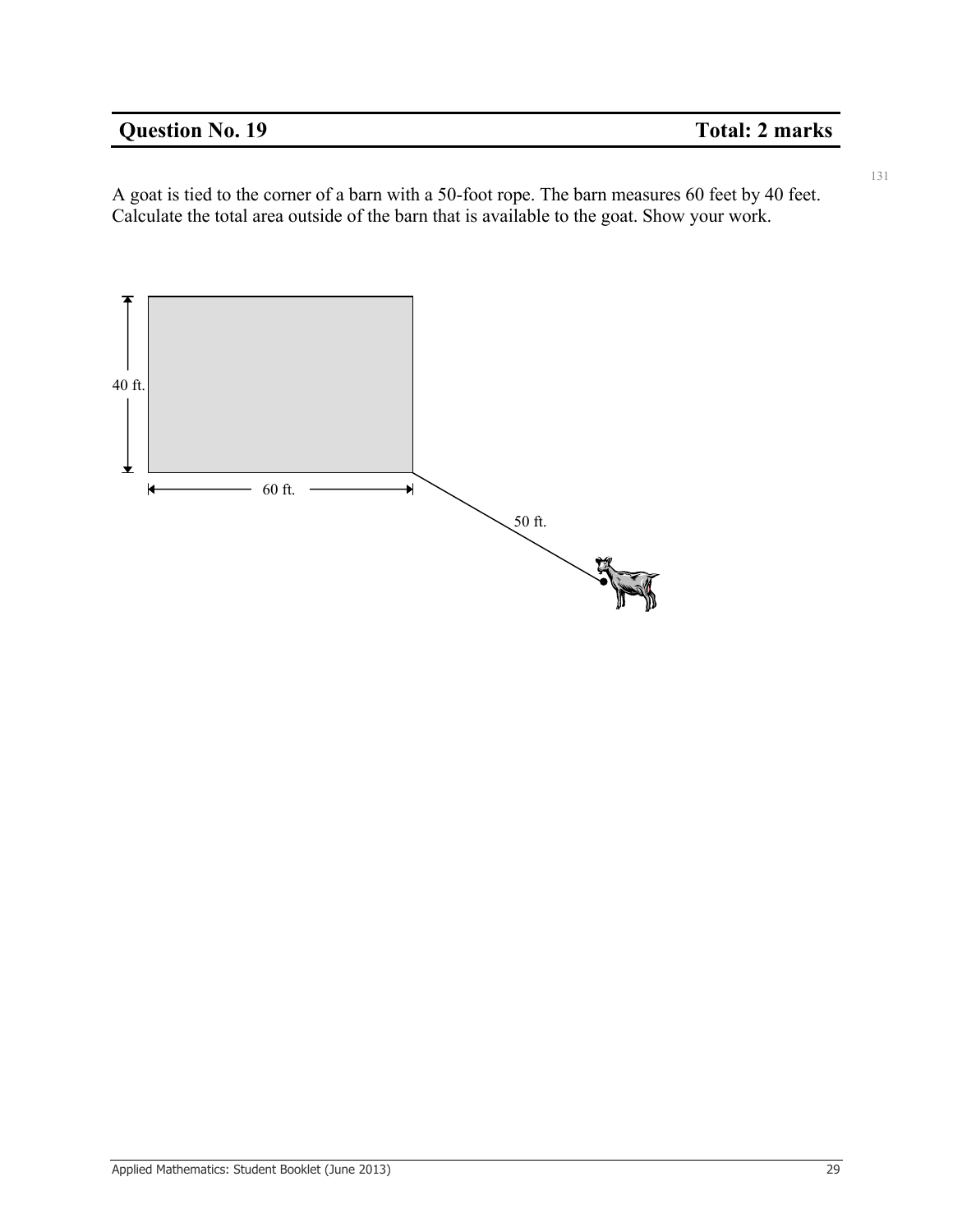# **Question No. 20** Total: 4 marks

The Manitoba Beach Volleyball Association has asked you to design a souvenir beach ball according to the following information:

- The beach ball must have a volume between 1 and 3 cubic feet.
- The plastic material costs \$0.15 per  $\text{ft}^2$ .
- Labour and other materials cost \$1.25 per beach ball.
- The Association wants to make a profit of 80% of the cost of making each beach ball.

Based on your design, what is the minimum selling price for each souvenir beach ball? Show your work.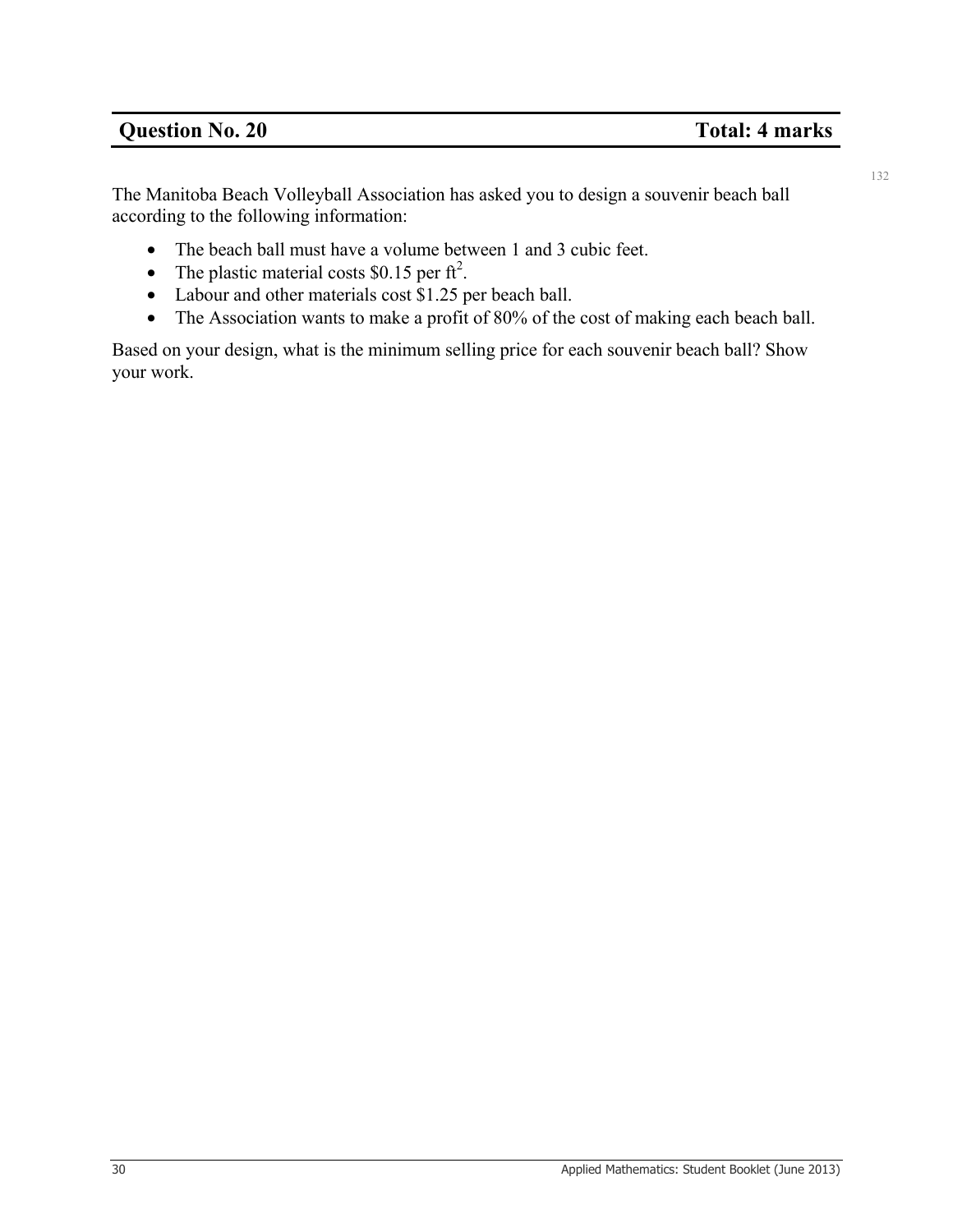### **LOGICAL REASONING**

#### **Question No. 21** Total: 1 mark

133

Given the statement: "If the temperature outside is below  $-40^{\circ}$ C, then schools will be closed." Circle the contrapositive below.

- A) "If schools are closed, then the temperature outside is below –40°C."
- B) "If schools are not closed, then the temperature outside is not below –40°C."
- C) "If the temperature outside is not below –40°C, then schools will not be closed."
- D) "Schools will be closed if and only if the temperature outside is below –40°C."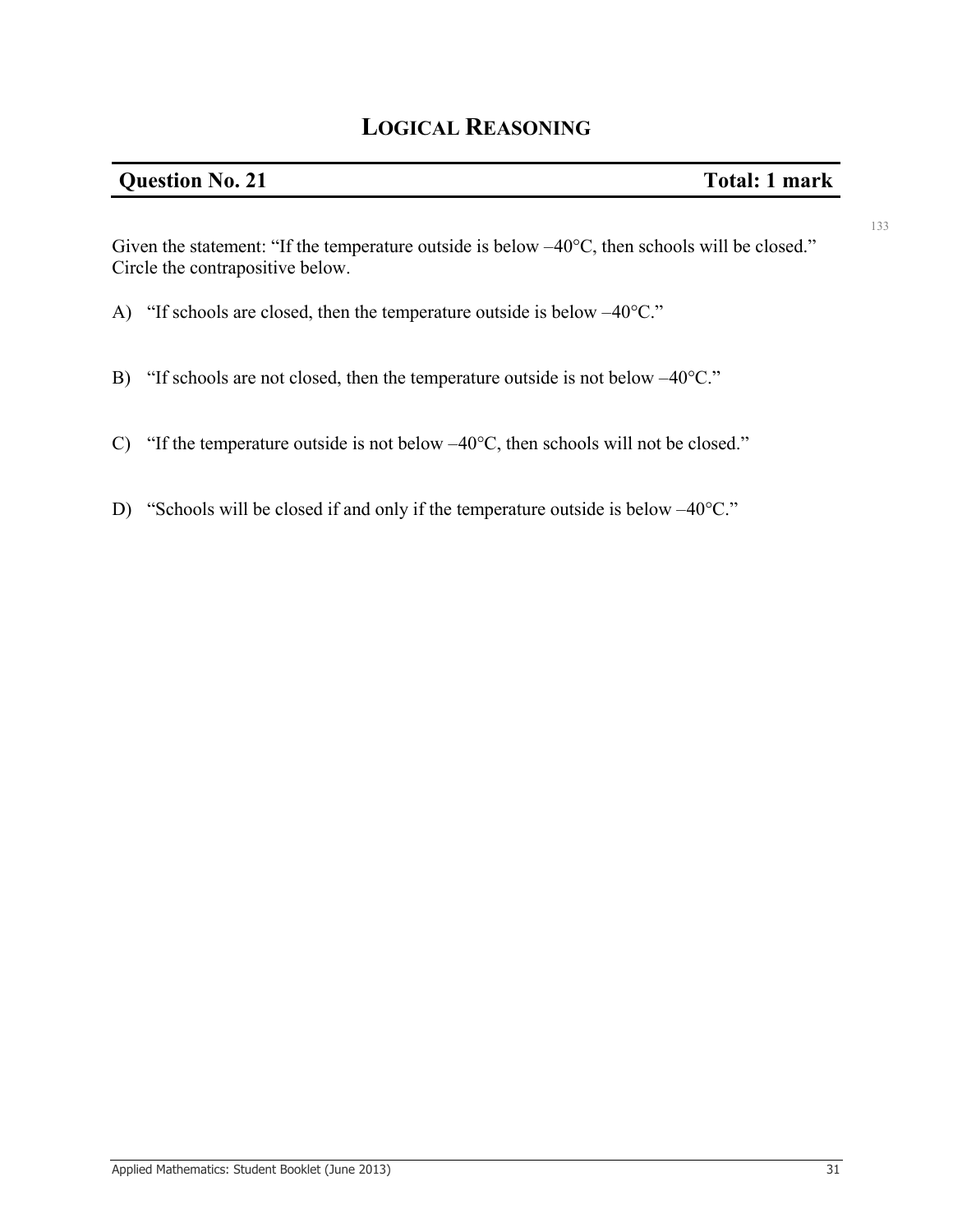#### **Question No. 22** Total: 2 marks

134

135

A sample of 100 families was surveyed regarding the electronic devices they have in their homes. The Venn diagram below shows the number of families that have a computer, a DVD player, or a Blu-Ray player.



a) How many families have all three electronic devices in their homes?

*(1 mark)* 

b) How many families do not have any of these electronic devices in their homes?

#### *(1 mark)*

32 Applied Mathematics: Student Booklet (June 2013)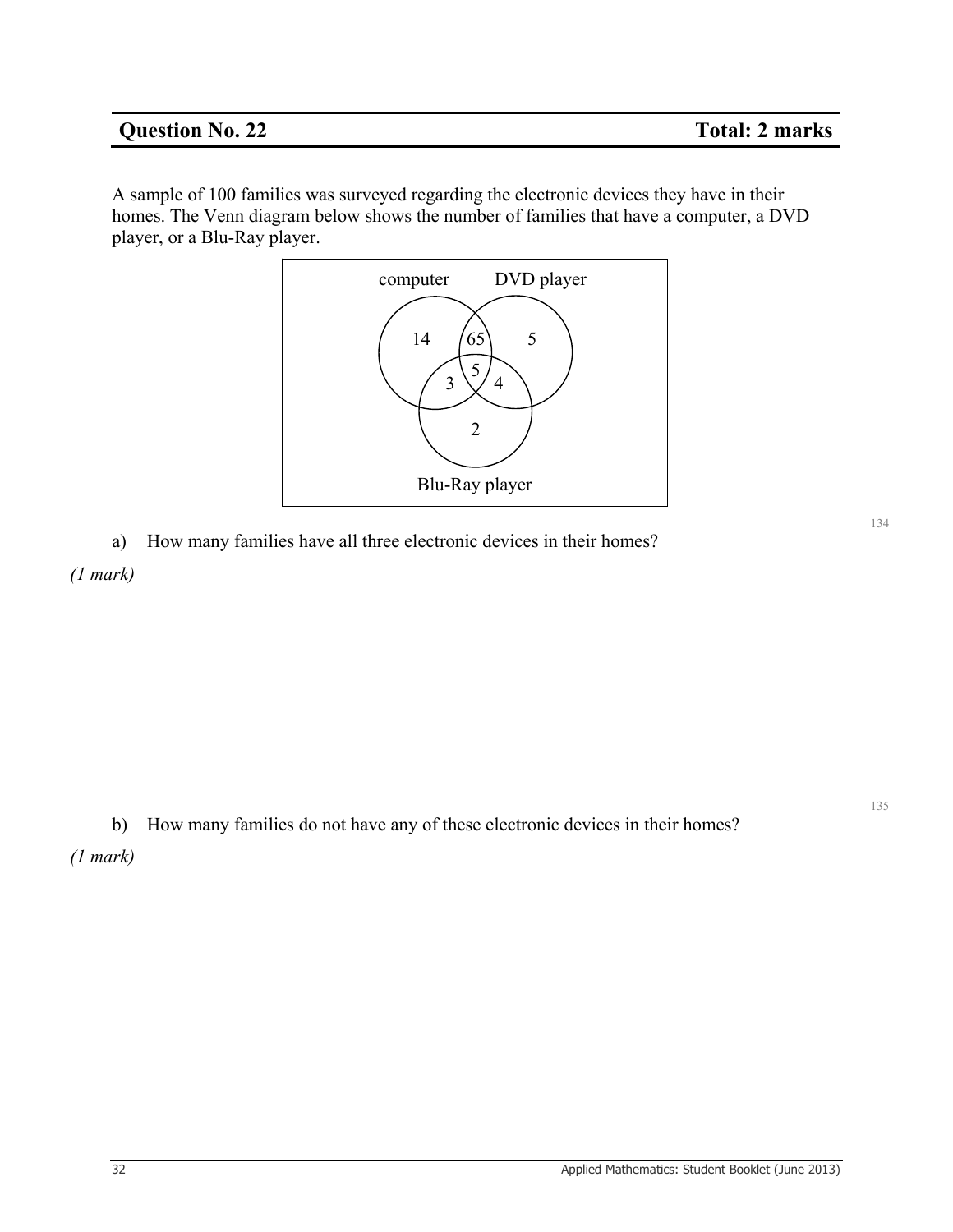# **Question No. 23** Total: 2 marks

Marc wrote the statement: "An isosceles triangle is equilateral."

a) Rewrite the statement in "if-then" form.

*(1 mark)* 

b) Provide a counter-example to show that the "if-then" statement in (a) is false.

*(1 mark)* 

137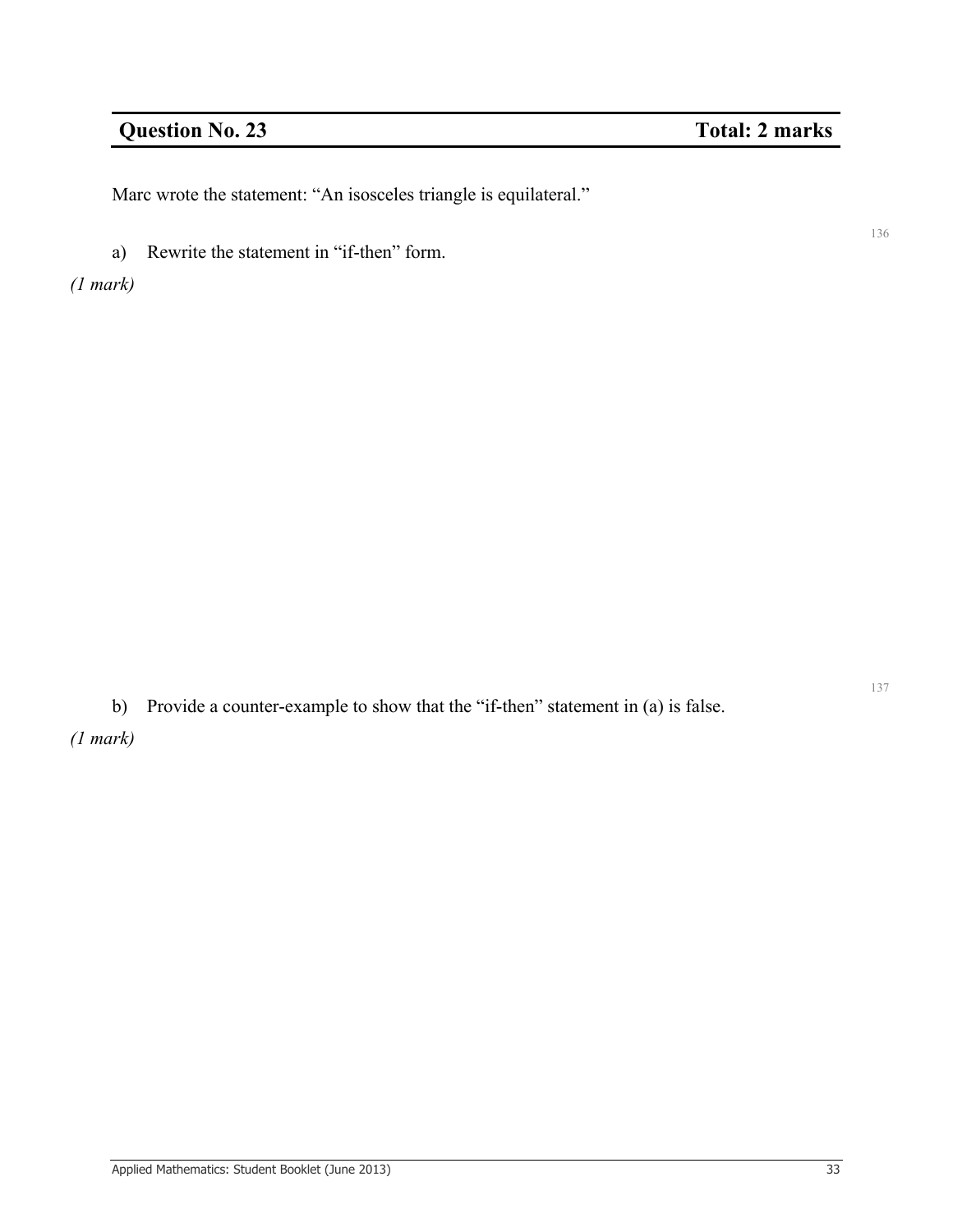#### **Question No. 24** Total: 2 marks

The following students attend the same school and participate in the extracurricular activities as indicated below.

The basketball team consists of:

 $B = \{$  Jacquie, Lisa, Mangu, Maya, Nora, Sabrina $\}$ 

The student tutoring group consists of:

*T* = {Jacquie, Mangu, Paul, Sabrina, Sam, Simon}

The volleyball team consists of:

 $V = \{Nick, Paul, Pieter, Quinton, Sam, Simon\}$ 

a) Identify the two sets from above that are disjoint.

*(1 mark)* 

b) Determine  $B \bigcap T$ .

*(1 mark)* 

# **END OF TEST**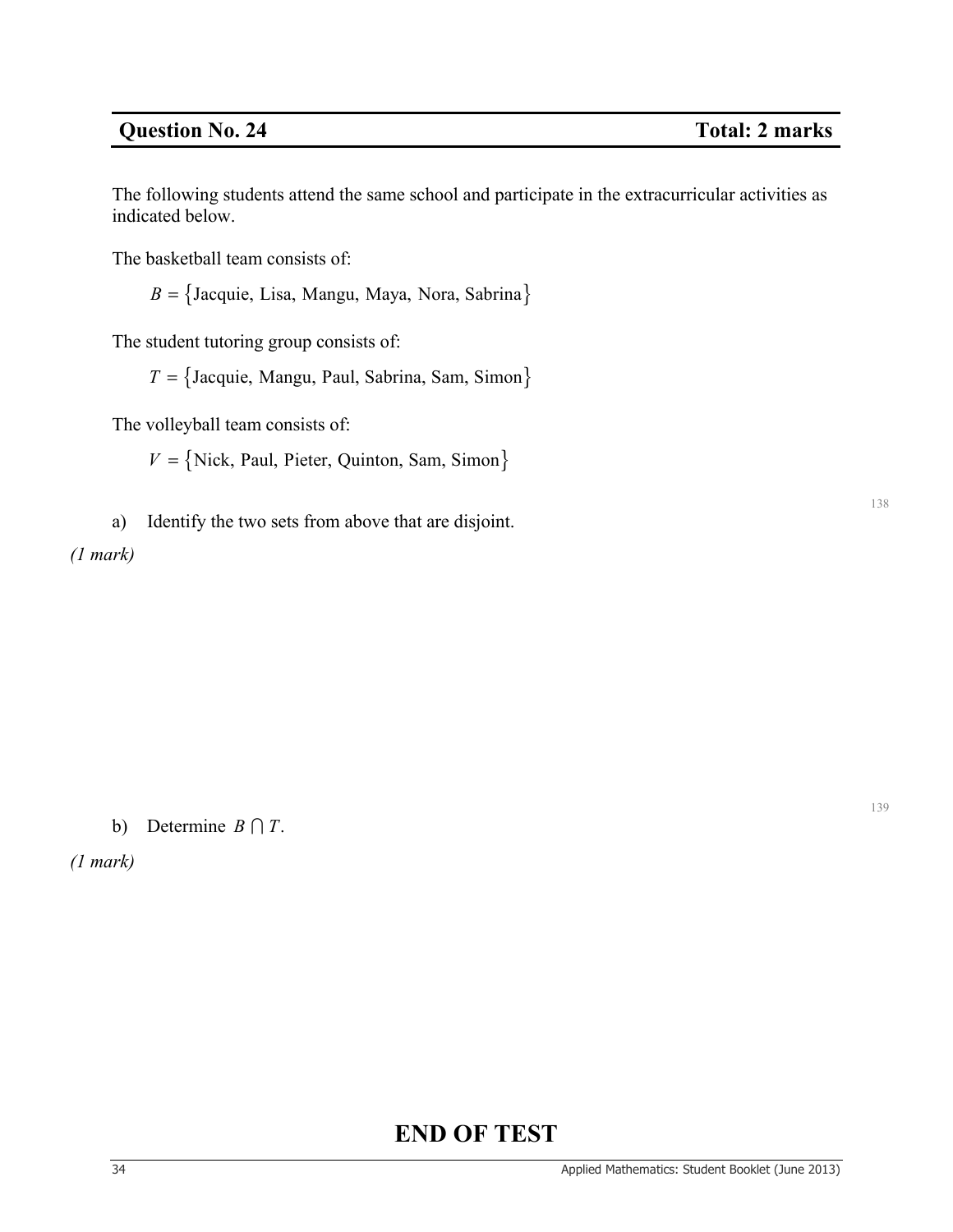# **NO MARKS WILL BE AWARDED FOR WORK DONE ON THIS PAGE.**